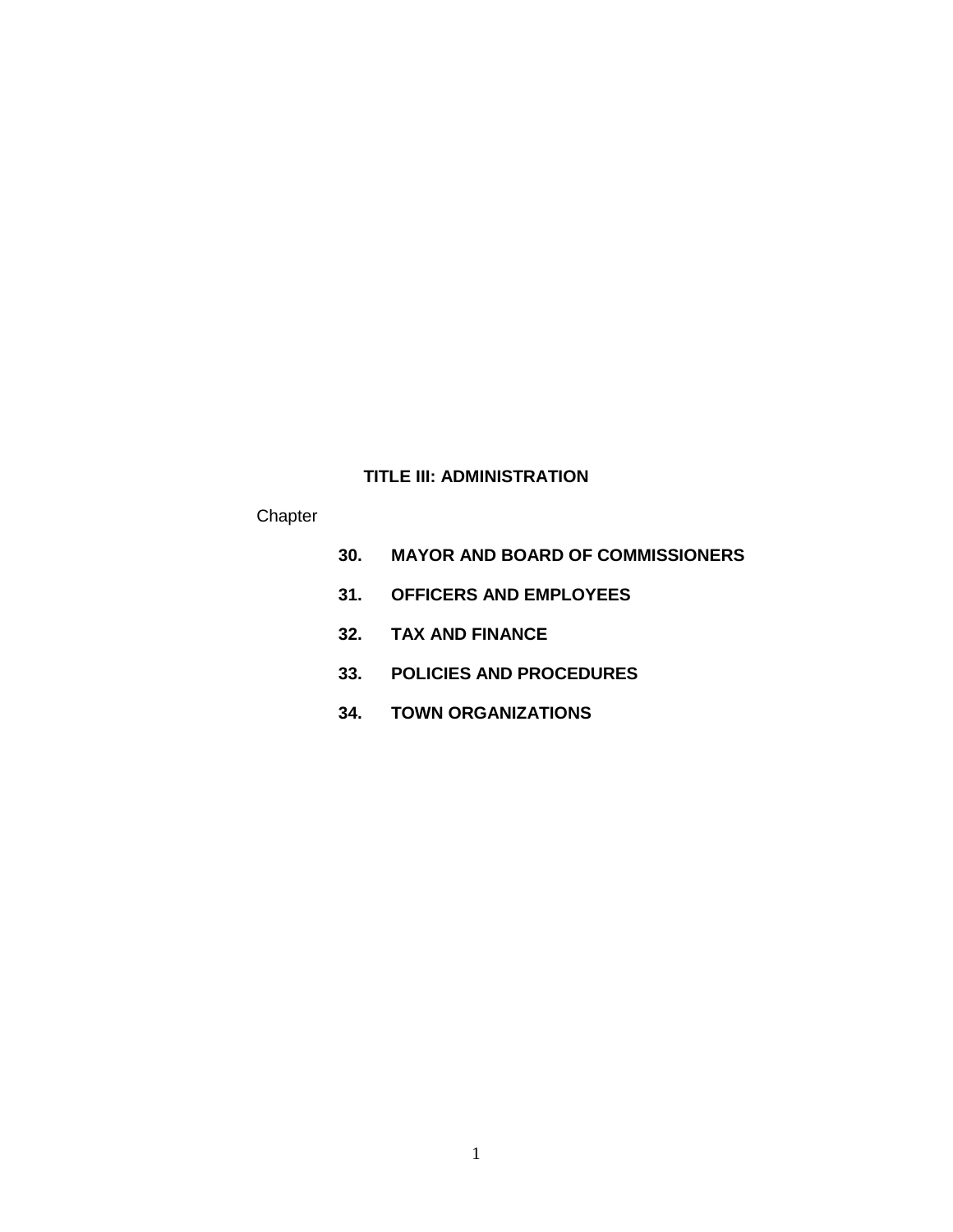# **CHAPTER 30: MAYOR AND BOARD OF COMMISSIONERS**

Section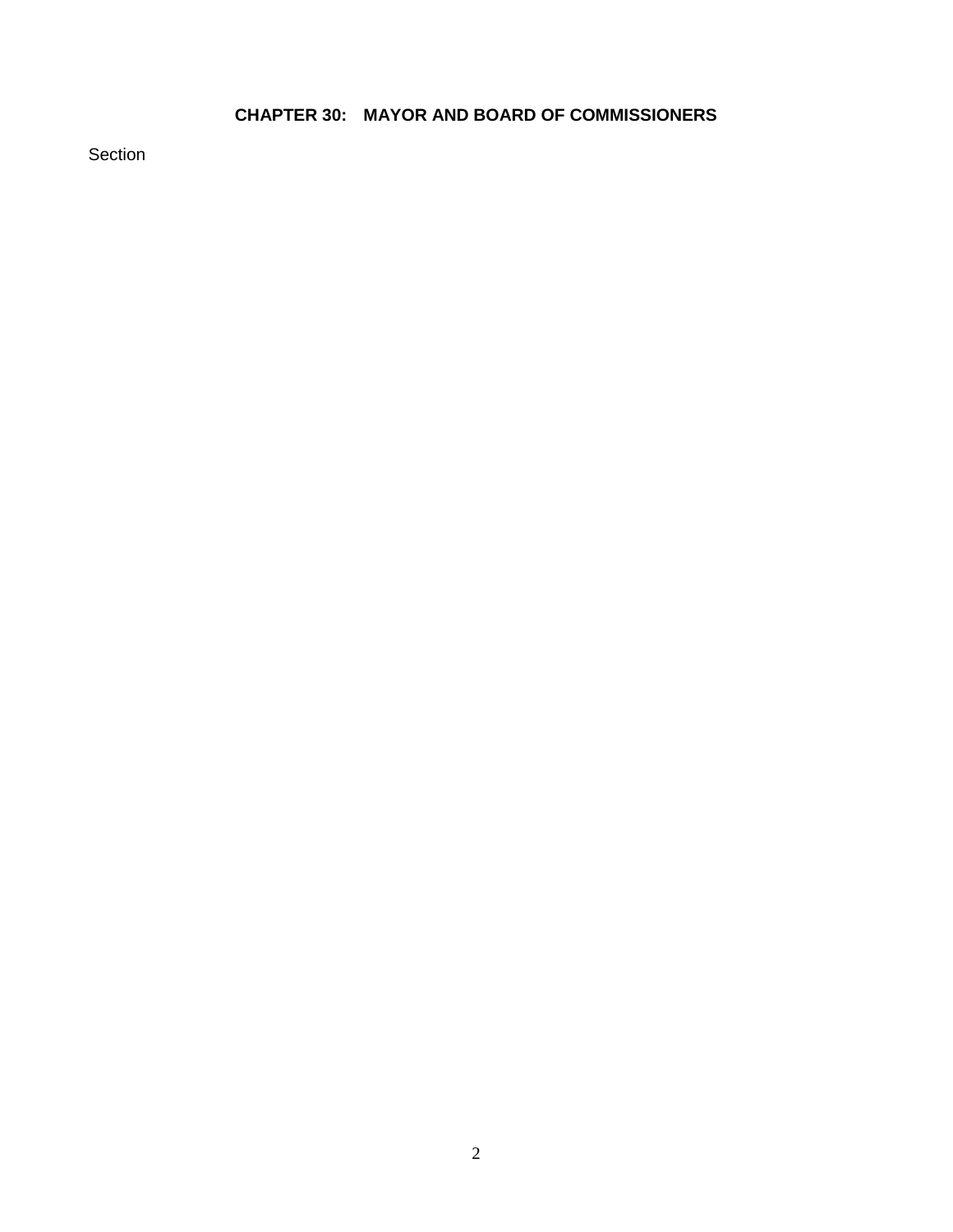# *General Provisions*

- 30.01 Council -Manager form of government
- 30.02 Powers and duties
- 30.03 Mayor; duties
- 30.04 Mayor Pro Tem

### *Rules of Procedure*

- 30.15 Regular meetings
- 30.16 Special, emergency and recessed meetings
- 30.17 Organizational meetings
- 30.18 Agenda
- 30.19 Public address to the Board
- 30.20 Order of business
- 30.21 Office of Mayor
- 30.22 Office of Mayor Pro Tempore
- 30.23 When the presiding officer is in active debate
- 30.24 Action by the Board
- 30.25 Second not required
- 30.26 One motion at a time
- 30.27 Substantive motions
- 30.28 Adoption by majority vote
- 30.29 Voting by written ballot
- 30.30 Debate
- 30.31 Ratification of actions
- 30.32 Procedural motions
- 30.33 Renewal of motion
- 30.34 Withdrawal of motion
- 30.35 Duty to vote
- 30.36 Introduction of ordinances
- 30.37 Adoption of ordinances and approval of contracts
- 30.38 Adoption of the budget ordinance
- 30.39 Special rules of procedure
- 30.40 Closed sessions
- 30.41 Quorum
- 30.42 Public hearings
- 30.43 Quorum at public hearings
- 30.44 Minutes
- 30.45 Appointments
- 30.46 Committees and boards
- 30.47 Amendment of the rules
- 30.48 Reference to Robert 's Rules of Order; revised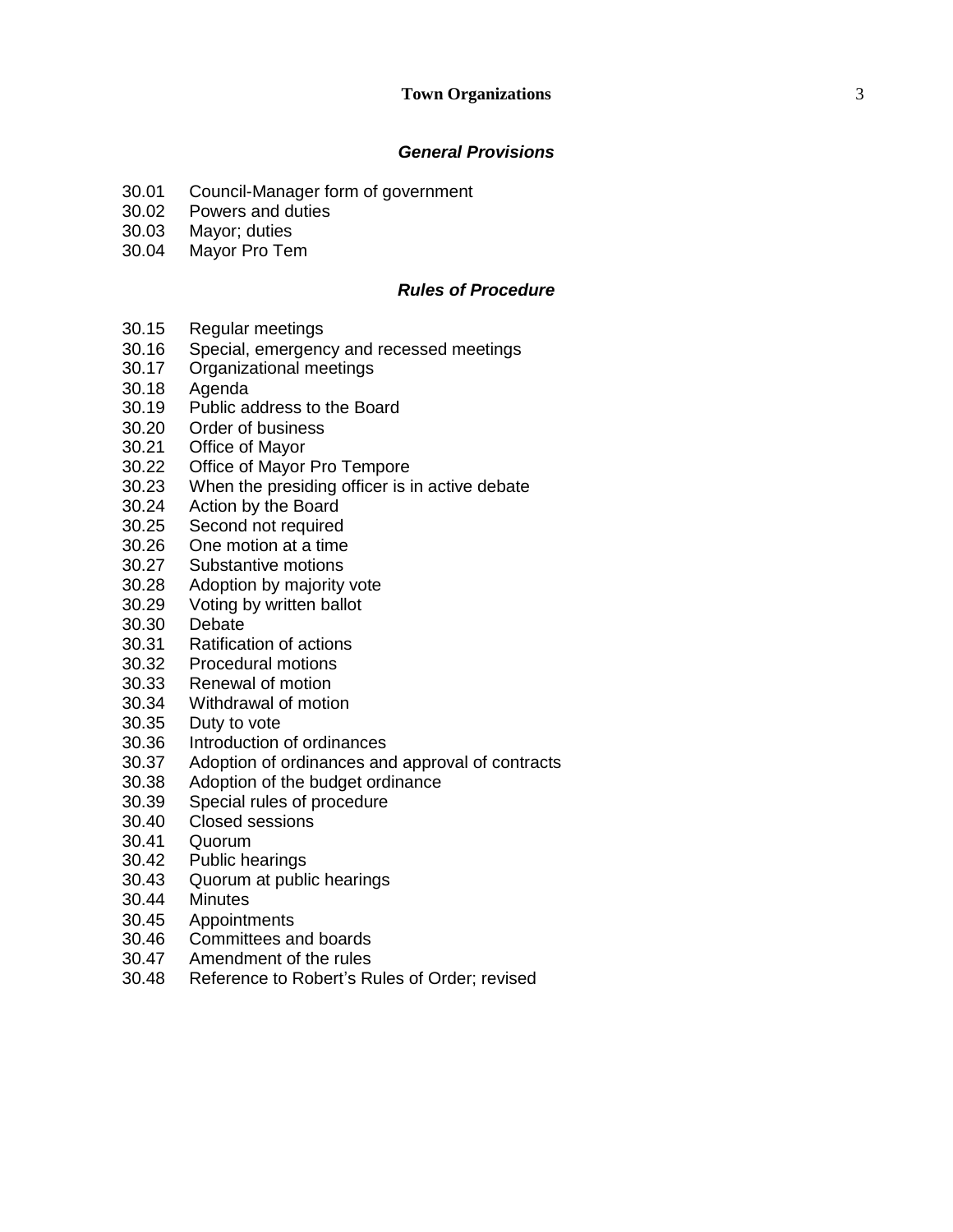#### *GENERAL PROVISIONS*

#### **' 30.01 COUNCIL-MANAGER FORM OF GOVERNMENT.**

(A) Pursuant to G.S. '' 160A-101 and 160A-102, the Charter of the town, as set forth in Chapter 63 of the 1935 Private Laws of North Carolina, as amended, is hereby further amended to provide that the town shall operate under the Council-Manager form of government in accordance with G.S. Ch. 160A, Article 7, Part 2, and any Charter provisions not in conflict therewith.

(B) The Town Clerk shall cause a notice to be duly published, stating that an ordinance amending the Charter to adopt the Council-Manager form of government has been adopted. Subject to any referendum petitioned for and conducted pursuant to G.S. ' 160A-103, this section shall be in full force and effect from and after September 15, 2006.

(1993 Code, ' 20.01) (Ord. 181, passed 8-15-2006)

#### **' 30.02 POWERS AND DUTIES.**

The powers and duties of the governing body shall be as set out in the general statutes of the state, the Town Charter and the ordinances of the town. (1993 Code, ' 20.02)

#### **' 30.03 MAYOR; DUTIES.**

The Mayor shall be the chief executive officer of the town, and as such, shall perform the following duties:

(A) Keep himself or herself informed as to the town's business;

(B) Preside over the meetings of the Board of Commissioners;

(C) Sign all contracts, ordinances, resolutions, franchises and all other documents as authorized by the Board;

(D) Appoint all committees and outline their duties, under the general direction of the Board;

(E) Make recommendations to the Board concerning the affairs of the town, as he or she deems necessary;

(F) Represent the town at ceremonies and other official occasions; and

(G) Perform other duties as authorized by the general statutes, the Town Charter and this code. (1993 Code, ' 20.03)

### *Statutory reference:*

*Duties of the Mayor, see G.S. ' 160A-69*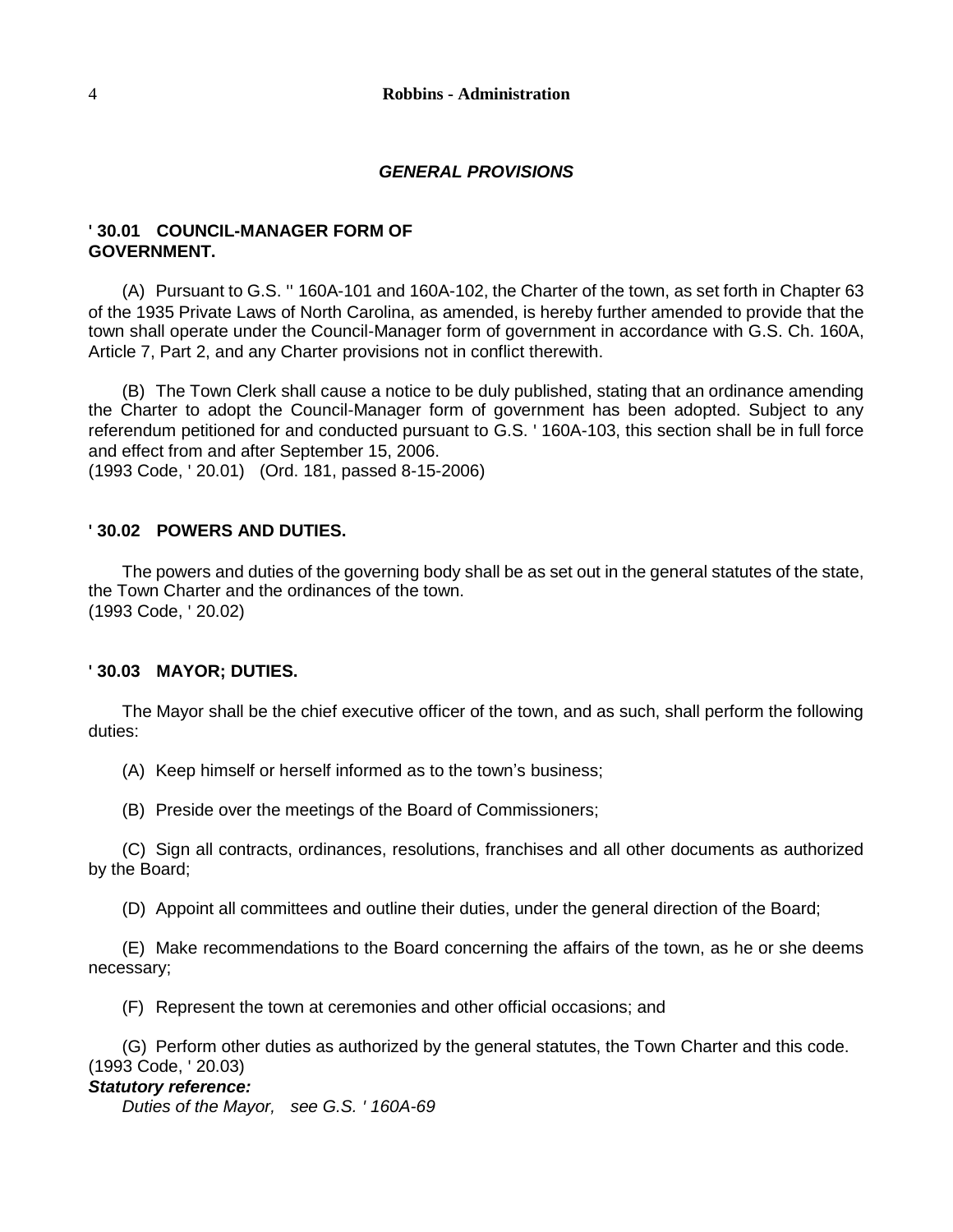#### **' 30.04 MAYOR PRO TEM.**

At the first meeting after their election, the Town Commissioners shall select one of their number to act as Mayor Pro Tem. The Mayor Pro Tem shall have no fixed term of office, but as such, shall perform all the duties of the Mayor in the Mayor's absence or disability. (1993 Code, ' 20.04)

#### *Statutory reference:*

*Mayor Pro Tem, see G.S. ' 160A-70*

#### *RULES OF PROCEDURE*

#### **' 30.15 REGULAR MEETINGS.**

The Board shall hold a regular meeting on the second Thursday of each month, except that if a regular meeting day is a legal holiday, the meeting shall be held on the next business day. The meeting shall be held at the Robbins Town Hall and shall begin at 6:00 p.m. A copy of the Board's current meeting schedule shall be filed with the Town Clerk.

(Ord. 187, passed 10-14-2010)

#### **' 30.16 SPECIAL, EMERGENCY AND RECESSED MEETINGS.**

(A) *Special meetings.*

(1) The Mayor, the Mayor Pro Tempore or any two members of the Board may at any time call a special Board meeting by signing a written notice, stating the time and place of the meeting and the subjects to be considered. At least 48 hours before a special meeting called in this manner, written notice of the meeting stating its time and place and the subjects to be considered shall be: delivered to the Mayor and each Commissioner or left at his or her usual dwelling place; posted on the Board's principal bulletin board, or if none, at the door of the Board's usual meeting room; and mailed or delivered to each newspaper, wire service, radio station, television station and person who has filed a written request for notice with the Town Clerk. Only those items of business specified in the notice may be transacted at a special meeting called in this manner, unless all members are present or have signed a written waiver of notice. Even in such a case, the Board shall only discuss or transact items of business not specified in the notice if it determines in good faith at the meeting that it is essential to discuss or act on the item immediately.

(2) A special meeting may also be called or scheduled by vote of the Board in open session during another duly called meeting. The motion or resolution calling or scheduling the special meeting shall specify its time, place and purpose. At least 48 hours before a special meeting called in this manner, notice of the time, place and purpose of the meeting shall be: posted on the Board's principal bulletin board, or if none, at the door of the Board's usual meeting room; and mailed or delivered to each newspaper, wire service, radio station, television station and person who has filed a written request for notice with the Town Clerk. Only those items of business specified in the notice may be discussed or transacted at a special meeting called in this manner, unless all members are present or those not present have signed a written waiver of notice, and the Board determines in good faith at the meeting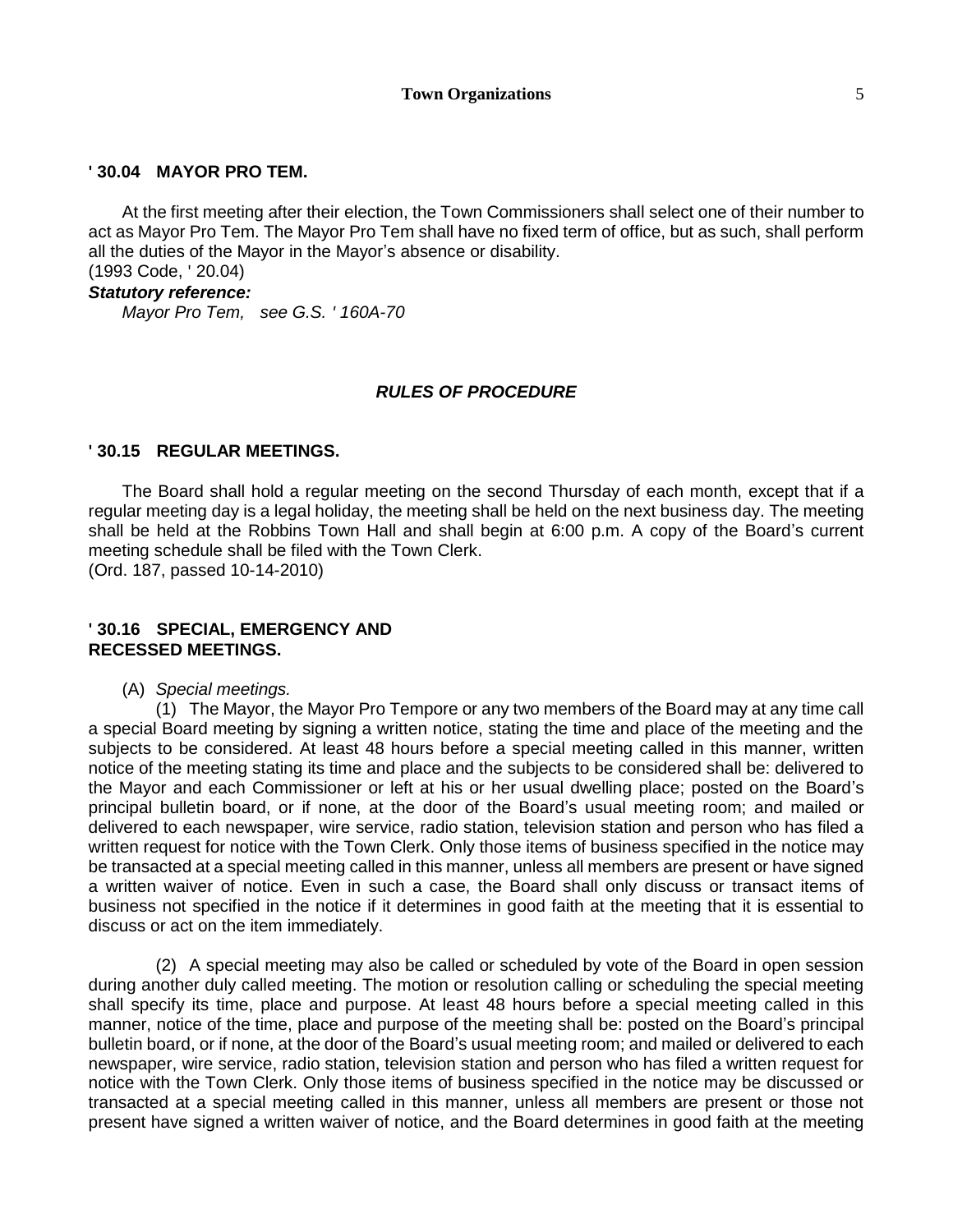that it is essential to discuss or act on the item immediately.

(B) *Emergency meetings.*

(1) Emergency meetings of the Board of Commissioners may be called only because of generally unexpected circumstances that require immediate consideration by the Board. Only business connected with the emergency may be considered at an emergency meeting. One of the following two procedures must be followed to call an emergency meeting of the Board.

(a) The Mayor, the Mayor Pro Tempore or any two members of the Board may at any time call an emergency Board meeting by signing a written notice stating the time and place of the meeting and the subjects to be considered. The notice shall be delivered to the Mayor and each Commissioner or left at his or her usual dwelling place at least six hours before the meeting.

(b) An emergency meeting may be held at any time when the Mayor and all members of the Board are present and consent thereto, or when those not present have signed a written waiver of notice, but only in either case if the Board complies with the notice provisions of the next paragraph.

(2) Notice of an emergency meeting under divisions  $(B)(1)(a)$  or (b) above shall be given to each local newspaper, local wire service, local radio station and local television station that has filed a written emergency meeting notice request, which includes the newspaper's, wire service's or station's telephone number, with the Town Clerk. This notice shall be given either by telephone or by the same method used to notify the Mayor and the Commissioners and shall be given at the expense of the party notified.

(C) *Recessed or adjourned meetings.* A properly called regular, special or emergency meeting may be recessed or adjourned to a time and place certain by a procedural motion made and adopted as provided in Rule 18, Motion 2, in open session during the regular, special or emergency meeting. The motion shall state the time and place when the meeting will reconvene. No further notice need be given of a recessed or adjourned session of a properly called regular, special or emergency meeting. (Ord. 187, passed 10-14-2010)

#### **' 30.17 ORGANIZATIONAL MEETINGS.**

On the date and at the time of the first regular meeting in December following a general election in which Commissioners are elected, or at an earlier date, if any, set by the incumbent Board, the newly elected members shall take and subscribe the oath of office as the first order of new business. As the second order of new business, the Board shall elect a Mayor, if he or she is not elected as such by the voters, and a Mayor Pro Tempore. This organizational meeting shall not be held before the municipal election results are officially determined, certified and published in accordance with G.S. ' 163-9. (Ord. 187, passed 10-14-2010)

#### **' 30.18 AGENDA.**

(A) *Proposed agenda.* The Town Clerk or chief administrative officer shall prepare a proposed agenda for each meeting. A request by any member of the public to have an item of business placed on the agenda must be received at least two working days before the meeting. Any Commissioner may, by a timely request, have an item placed on the proposed agenda. A copy of all proposed ordinances shall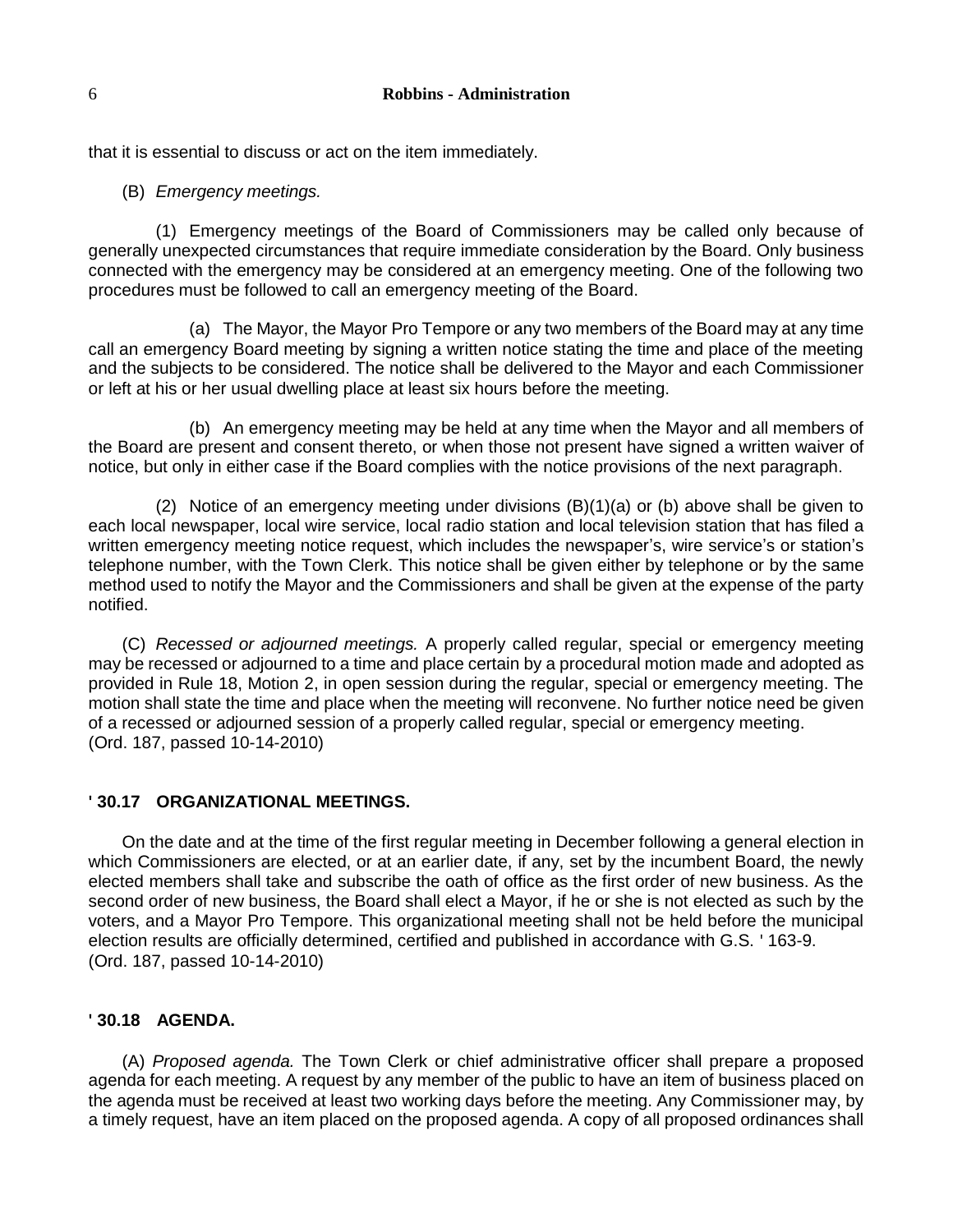#### **Town Organizations** 7

be attached to the proposed agenda. An agenda package shall be prepared that includes, for each item of business placed on the proposed agenda, as much background information on the subject as is available and feasible to reproduce. Each Commissioner shall receive a copy of the proposed agenda and the agenda package and they shall be available for public inspection and distribution or copying when they are distributed to the Commissioners.

#### (B) *Adoption of the agenda.*

(1) As its first order of business at each meeting, the Board shall, as specified in ' 30.20, discuss and revise the proposed agenda and adopt an agenda for the meeting. If items are proposed to be added to the agenda of a meeting, the Board may, by majority vote, require that written copies of particular documents connected with the items be made available at the meeting to all Commissioners.

(2) The Board may by majority vote add items to or subtract items from the proposed agenda, except that: the Board may not subtract items from the proposed agenda stated in the notice of a special meeting called by the Mayor, Mayor Pro Tempore or two Commissioners, unless those calling the meeting consent to the deletion; the Board may not add items to the proposed agenda stated in the notice of a special meeting called by the Mayor, Mayor Pro Tempore or two Commissioners, unless all members are present, or those who are absent sign a written waiver of notice; and only business connected with the emergency may be considered at an emergency meeting. The Board may add items to the proposed agenda of a special meeting only if it determines in good faith at the meeting that it is essential to discuss or act on the item immediately.

(3) The Board may designate certain agenda items Afor discussion and possible action  $\omega$ . The designation means that the Board intends to discuss the general subject area of that agenda item before making any motion concerning that item.

(C) *Consent agenda.* The Board may designate a part of the agenda as the Aconsent agenda@. Items shall be placed on the consent agenda by those preparing the proposed agenda if they are judged to be noncontroversial and routine. Any member may remove an item from the consent agenda and place it on the regular agenda while the agenda is being discussed and revised prior to its adoption at the beginning of the meeting. All items on the consent agenda shall be voted on and adopted by a single motion, with the minutes reflecting the motion and vote on each item.

(D) *Open meetings requirements.* The Board shall not deliberate, vote or otherwise take action on any matter by reference to a letter, number or other designation, or other secret device or method, with the intention of making it impossible for persons attending a meeting of the Board to understand what is being deliberated, voted or acted on. The Board may, however, deliberate, vote or otherwise take action by reference to an agenda, if copies of the agendaCsufficiently worded to enable the public to understand what is being deliberated, voted or acted onCare available for public inspection at the meeting.

(Ord. 187, passed 10-14-2010)

#### **' 30.19 PUBLIC ADDRESS TO THE BOARD.**

Any individual or group who wishes to address the Board shall make a request to be on the agenda to the Town Clerk or chief administrative officer. However, the Board shall determine at the meeting whether it will hear the individual or group. Any and all public addresses to the Board shall be limited to five minutes. If the Board determines that additional time is required to effectively hear the individual or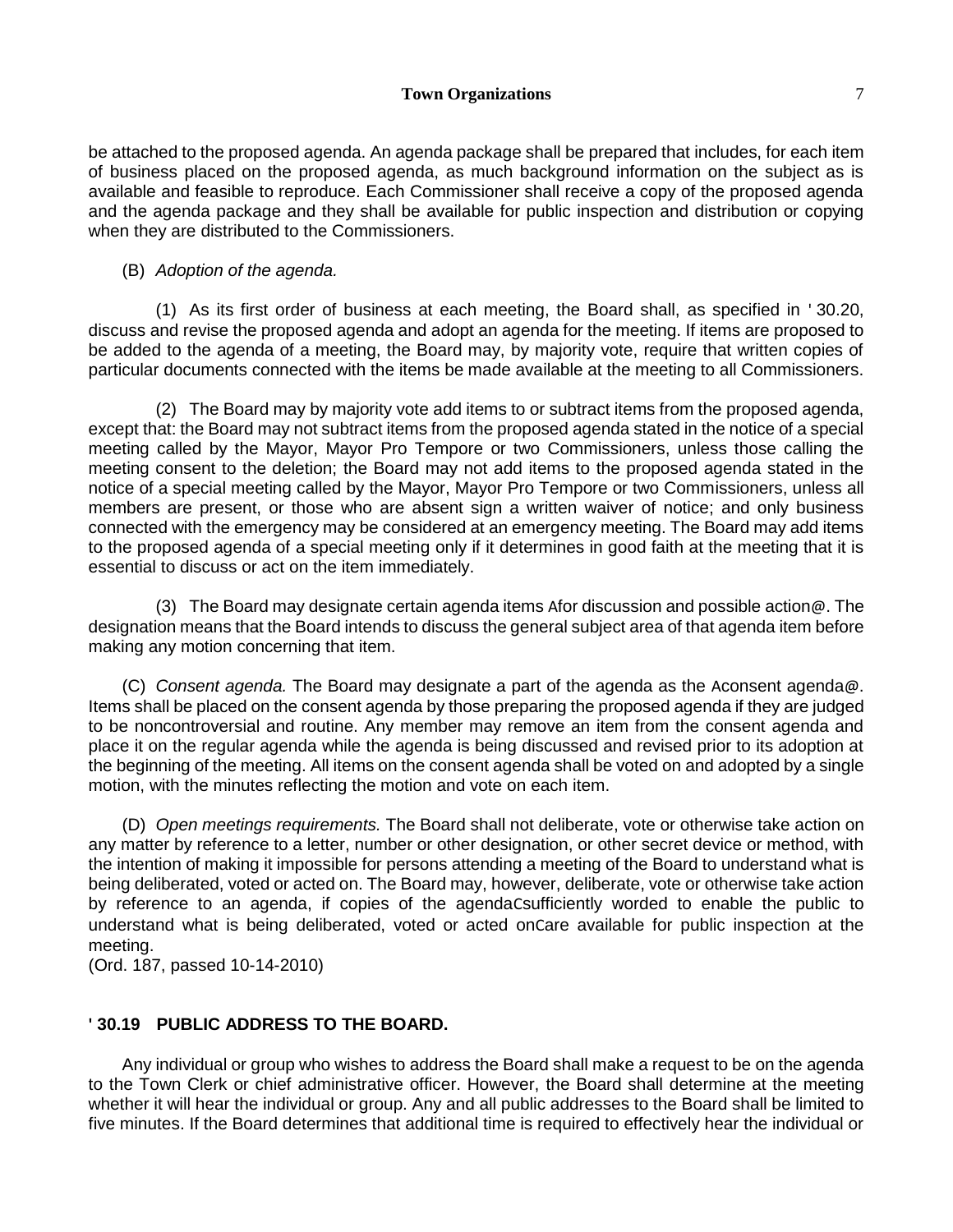group, the Board may exceed the lime limit at its discretion. (Ord. 187, passed 10-14-2010)

# **' 30.20 ORDER OF BUSINESS.**

- (A) Items shall be placed on the agenda according to the order of business.
- (B) The order of business for each regular meeting shall be as follows:
	- (1) Approval of consent agenda;
	- (2) Public address to the Board;
	- (3) Public hearing (if applicable);
	- (4) Reports;
	- (5) Unfinished business;
	- (6) New business; and
	- (7) Comments from Commissioners (limited to five minutes each).

(C) By general consent of the Board, items may be considered out of order. (Ord. 187, passed 10-14-2010)

#### **' 30.21 OFFICE OF MAYOR.**

(A) If the Mayor is not elected as such by the voters, the Board shall, at the organizational meeting described in ' 30.17 above, elect one of its members to serve as Mayor for a term certain. The Mayor shall preside at all meetings of the Board, but shall have the right to vote only when there is a tie. In order to address the Board, a member must be recognized by the Mayor.

(B) The Mayor or other presiding officer shall have the following powers:

(1) To rule motions in or out of order, including any motion patently offered for obstructive or dilatory purposes;

(2) To determine whether a speaker has gone beyond reasonable standards of courtesy in his or her remarks and to entertain and rule on objections from other members on this ground;

(3) To entertain and answer questions of parliamentary law or procedure;

- (4) To call a brief recess at any time; and
- (5) To adjourn in an emergency.

(C) A decision by the presiding officer under divisions (B)(1), (2) or (3) above may be appealed to the Board upon motion of any member, pursuant to Rule 18(b), Motion 1. Such a motion is in order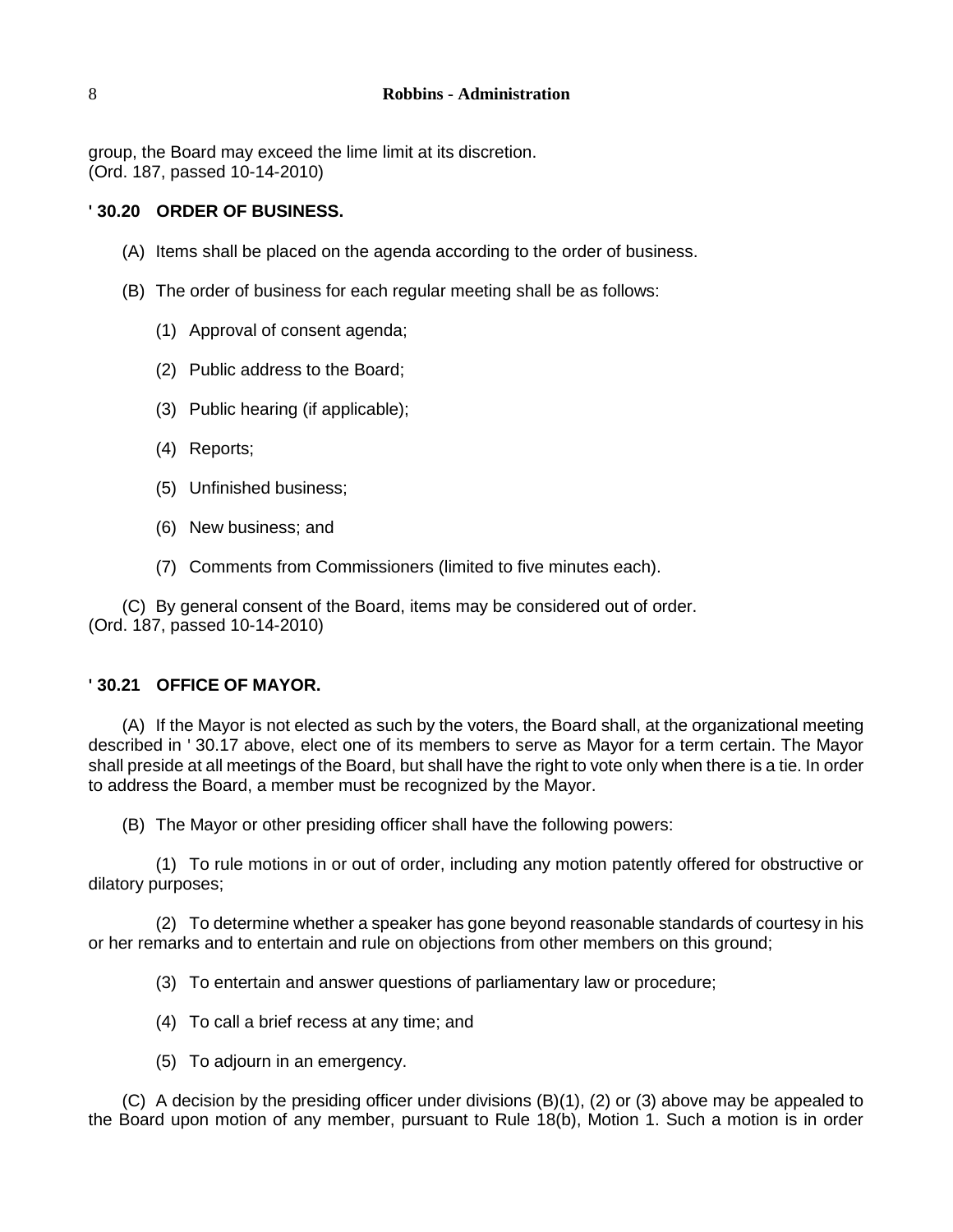immediately after a decision under divisions (B)(1), (2) or (3) is announced and at no other time. The member making the motion need not be recognized by the presiding officer, and the motion if timely made may not be ruled out of order.

(Ord. 187, passed 10-14-2010)

#### **' 30.22 OFFICE OF MAYOR PRO TEMPORE.**

(A) At the organizational meeting, the Board shall elect from among its members a Mayor Pro Tempore to serve at the Board's pleasure. A Commissioner who serves as Mayor Pro Tempore shall be entitled to vote on all matters and shall be considered a Commissioner for all purposes, including the determination of whether a quorum is present. In the Mayor's absence, the Board may confer on the Mayor Pro Tempore any of the Mayor's powers and duties.

(B) If the Mayor should become physically or mentally unable to perform the duties of his or her office, the Board may by unanimous vote declare that the Mayor is incapacitated, and confer any of the Mayor's powers and duties on the Mayor Pro Tempore. When a Mayor declares that he or she is no longer incapacitated, and a majority of the Board concurs, the Mayor shall resume the exercise of his or her powers and duties. If both the Mayor and Mayor Pro Tempore are absent from a meeting, the Board may elect from among its members a temporary Chairperson to preside at the meeting. (Ord. 187, passed 10-14-2010)

#### **' 30.23 WHEN THE PRESIDING OFFICER IS IN ACTIVE DEBATE.**

If the Mayor or other presiding officer becomes actively engaged in debate on a particular proposal, he or she shall designate another Commissioner to preside over the debate. The Mayor or other presiding officer shall resume presiding as soon as action on the matter is concluded. (Ord. 187, passed 10-14-2010)

#### **' 30.24 ACTION BY THE BOARD.**

The Board shall proceed by motion, except as otherwise provided for in ' 30.18, and in ' 30.45. Any member may make a motion. (Ord. 187, passed 10-14-2010)

#### **' 30.25 SECOND NOT REQUIRED.**

A motion shall not require a second; but a second may be made without prejudice. (Ord. 187, passed 10-14-2010)

#### **' 30.26 ONE MOTION AT A TIME.**

A member may make only one motion at a time. (Ord. 187, passed 10-14-2010)

#### **' 30.27 SUBSTANTIVE MOTIONS.**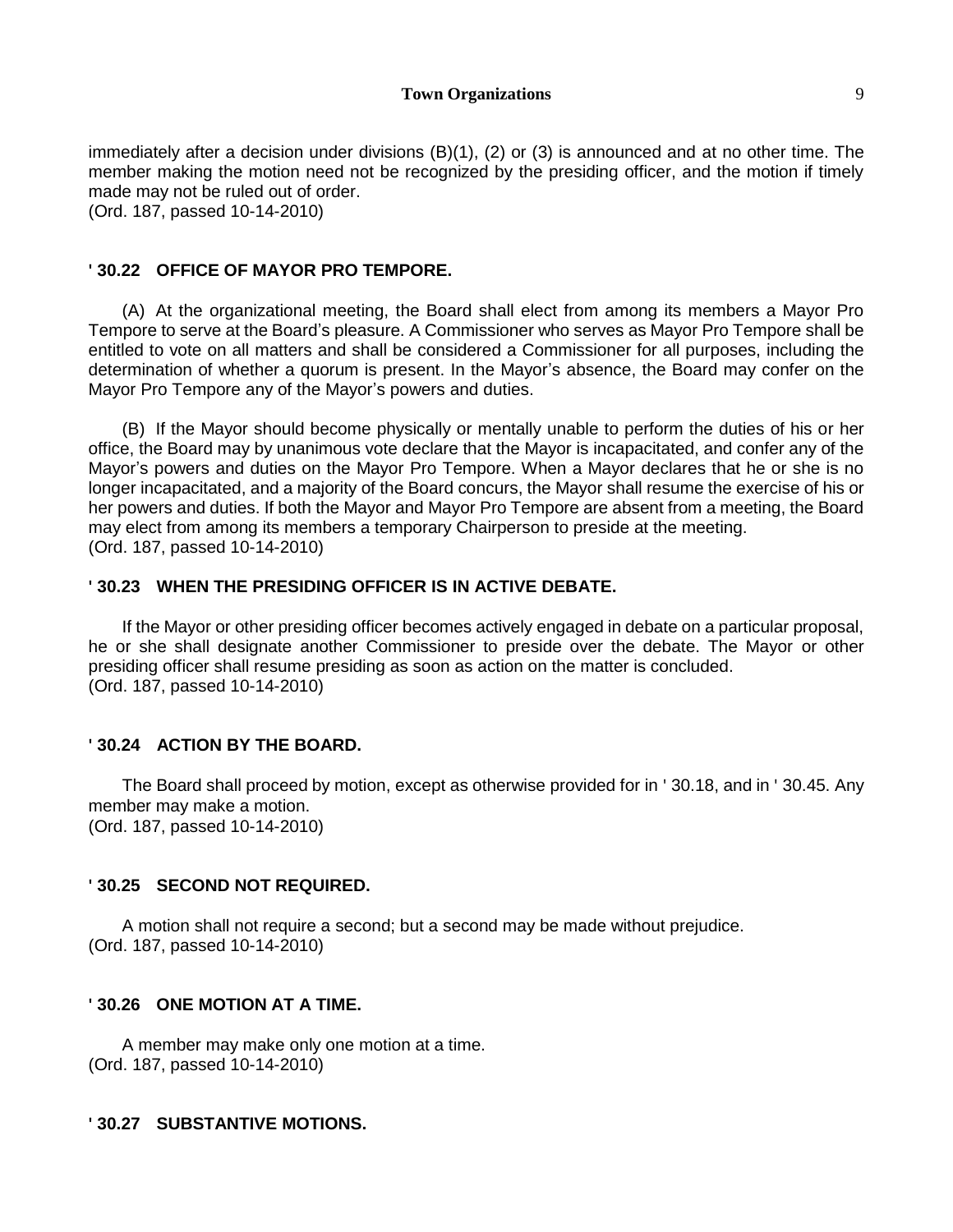A substantive motion is out of order while another substantive motion is pending. (Ord. 187, passed 10-14-2010)

## **' 30.28 ADOPTION BY MAJORITY VOTE.**

A motion shall be adopted by a majority of the votes cast, a quorum as defined in ' 30.41 being present, unless otherwise required by these rules or the laws of the state. A majority is more than half. (Ord. 187, passed 10-14-2010)

# **' 30.29 VOTING BY WRITTEN BALLOT.**

The Board may choose by majority vote to use written ballots in voting on a motion. The ballots shall be signed, and the minutes of the Board shall show the vote of each member voting. The ballots shall be available for public inspection in the office of the Town Clerk immediately following the meeting at which the vote took place and until the minutes of that meeting are approved, at which time the ballots may be destroyed.

(Ord. 187, passed 10-14-2010)

### **' 30.30 DEBATE.**

The Mayor shall state the motion and then open the floor to debate on it. The Mayor shall preside over the debate according to the following general principles:

(A) The maker of the motion is entitled to speak first;

(B) A member who has not spoken on the issue shall be recognized before someone who has already spoken; and

(C) To the extent possible, the debate shall alternate between proponents and opponents of the measure.

(Ord. 187, passed 10-14-2010)

## **' 30.31 RATIFICATION OF ACTIONS.**

To the extent permitted by law, the Board may ratify actions taken on its behalf but without its prior approval. A motion to ratify is a substantive motion. (Ord. 187, passed 10-14-2010)

## **' 30.32 PROCEDURAL MOTIONS.**

(A) *Certain motions allowed.* In addition to substantive proposals, only the following procedural motions, and no others, are in order. Unless otherwise noted, each motion is debatable, may be amended and requires a majority of the votes cast, a quorum being present, for adoption. Procedural motions are in order while a substantive motion is pending and at other times, except as otherwise noted.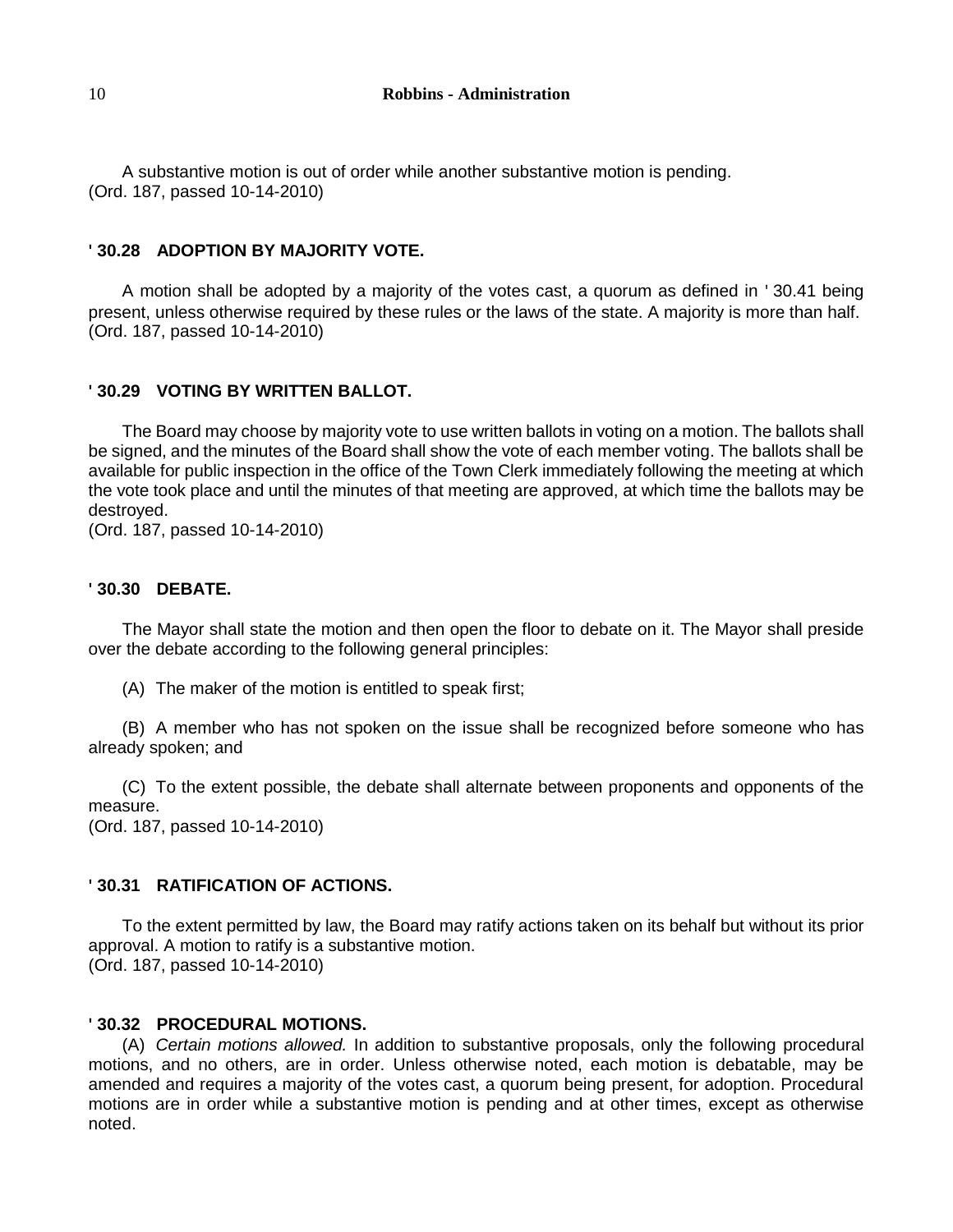(B) *Order of priority of motions.* In order of priority (if applicable), the procedural motions are:

(1) Motion 1: To Appeal a Procedural Ruling of the Presiding Officer. A decision of the presiding officer ruling a motion in or out of order, determining whether a speaker has gone beyond reasonable standards of courtesy in his or her remarks, or entertaining and answering a question of parliamentary law or procedure may be appealed to the Board, as specified in ' 30.21. This appeal is in order immediately after such a decision is announced and at no other time. The member making the motion need not be recognized by the presiding officer and the motion, if timely made, may not be ruled out of order;

(2) Motion 2: To Adjourn. This motion may be made only at the conclusion of Board consideration of a pending substantive matter; it may not interrupt deliberation of a pending matter. A motion to recess or adjourn to a time and place certain shall also comply with the requirements of ' 30.16(C);

(3) Motion 3: To Take a Brief Recess;

(4) Motion 4: Call to Follow the Agenda. The motion must be made at the first reasonable opportunity, or the right to make it is waived for the out-of-order item in question;

(5) Motion 5: To Suspend the Rules. The Board may not suspend provisions of the rules that state requirements imposed by law on the Board. For adoption, the motion requires a vote equal to two-thirds of the actual membership of the Board, excluding the Mayor, unless he or she may vote in all cases, and vacant seats;

(6) Motion 6: To Go into Closed Session. The Board may go into closed session only for one or more of the permissible purposes listed in G.S. ' 143-318.11(a) as amended or replaced. The motion to go into closed session shall cite one or more of these purposes and shall be adopted at an open meeting. A motion based on G.S. ' 143-318.11(a)(1) as amended or replaced shall also state the name or citation of the law that renders the information to be discussed privileged or confidential. A motion based on G.S. ' 143-318(a)(3) as amended or replaced shall identify the parties in each existing lawsuit concerning which the Board expects to receive advice during the closed session, if in fact the advice is to be received;

(7) Motion 7: To Leave Closed Session. Public bodies must return to open session after a closed session, even if only to adjourn;

(8) Motion 8: To Divide a Complex Motion and Consider it by Paragraph. The motion is in order whenever a member wishes to consider and vote on subparts of a complex motion separately;

(9) Motion 9: To Defer Consideration. The Board may defer a substantive motion for later consideration at an unspecified time. A substantive motion the consideration of which has been deferred expires 100 days thereafter unless a motion to revive consideration is adopted. If consideration of a motion has been deferred, a new motion with the same effect cannot be introduced while the deferred motion remains pending. A member who wishes to revisit the matter during that time must take action to revive consideration of the original motion (Rule 18(b), Motion 14), or else move to suspend the rules (Rule 18(b), Motion 5);

(10) Motion 10: Motion for the Previous Question. The motion is not in order until there have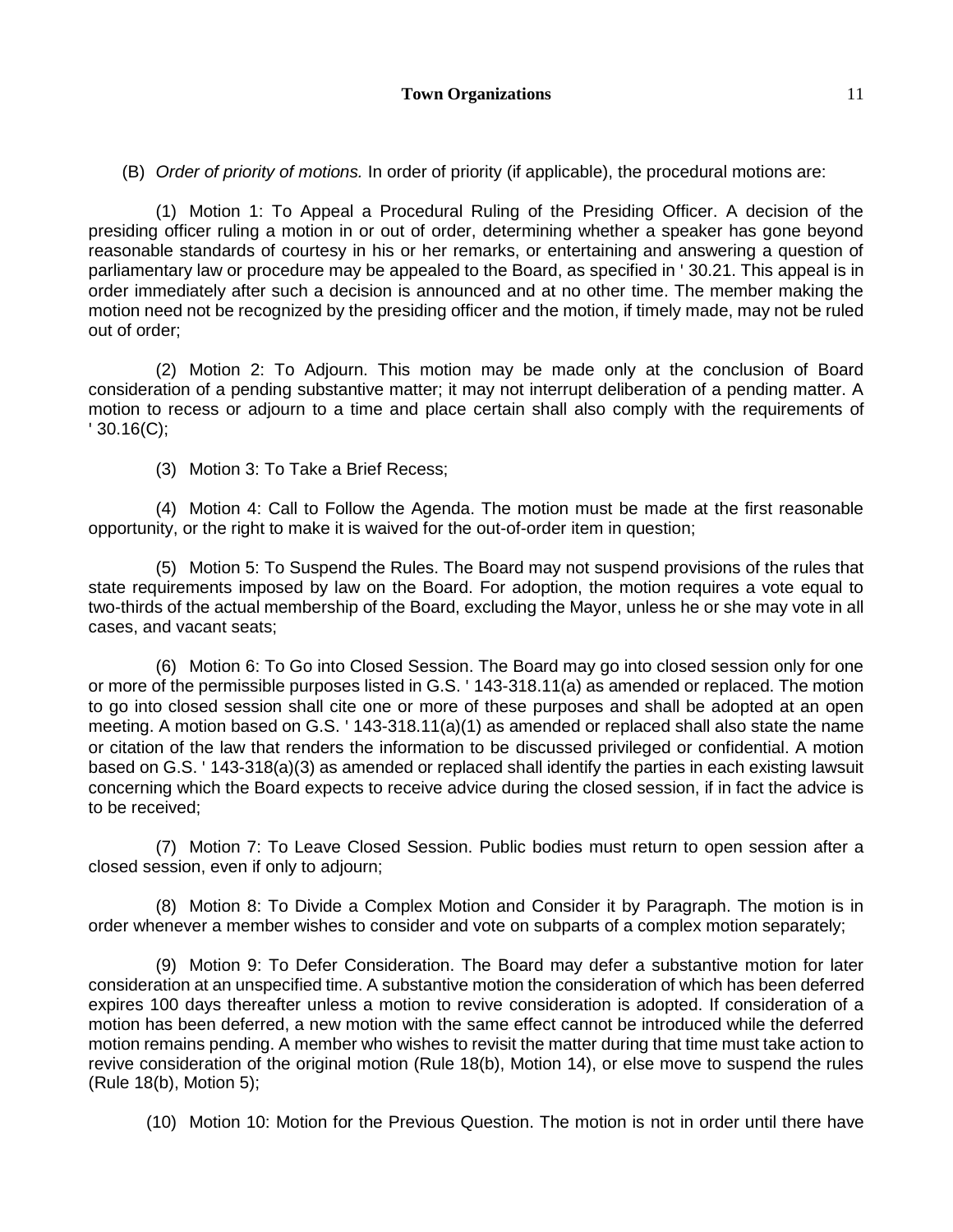#### 12 **Robbins - Administration**

been at least 20 minutes of debate, and every member has had an opportunity to speak once;

(11) Motion 11: To Postpone to a Certain Time or Day. If consideration of a motion has been postponed, a new motion with the same effect cannot be introduced while the postponed motion remains pending. A member who wishes to revisit the matter must either wait until the specified time, or move to suspend the rules (Rule 18(b), Motion 5);

(12) Motion 12: To Refer a Motion to a Committee. The Board may vote to refer a substantive motion to a to a committee for its study and recommendations. Sixty days or more after a substantive motion has been referred to a committee, the introducer of the substantive motion may compel consideration of the measure by the entire Board, whether or not the committee has reported the matter to the Board;

(13) Motion 13: To Amend.

(a) An amendment to a motion must be pertinent to the subject matter of the motion. An amendment is improper if adoption of the motion with that amendment added would have the same effect as rejection of the original morion. A proposal to substitute completely different wording for a motion or an amendment shall be treated as a motion to amend.

(b) A motion may be amended, and that amendment may be amended, but no further amendments may be made until the last-offered amendment is disposed of by a vote.

(c) Any amendment to a proposed ordinance or order or policy or resolution shall be reduced to writing before the vote on the amendment

(14) Motion 14: To Revive Consideration. The Board may vote to revive consideration of any substantive motion earlier deferred by adoption of Motion 9 of Rule 18(b). The motion is in order at any time within 100 days after the day of a vote to defer consideration. A substantive motion on which consideration has been deferred expires 100 days after the deferral unless a motion to revive consideration is adopted;

(15) Motion 15: To Reconsider. The Board may vote to reconsider its action on a matter. The motion to do so must be made by a member who voted with the prevailing side (the majority side except in the case of a tie; in that case the Anos@ prevail) and at the meeting during which the original vote was taken, including any continuation of that meeting through recess (or adjournment) to a time and place certain. The motion cannot interrupt deliberation on a pending matter, but is in order at any time before final adjournment of the meeting;

(16) Motion 16: To Rescind or Repeal. The Board may vote to rescind actions it has previously taken or to repeal items that it has previously adopted. The motion is not in order if rescission or repeal of an action is forbidden bylaw; and

(17) Motion 17: To Prevent Reintroduction for Six Months. The motion shall be in order immediately following the defeat of a substantive motion, and at no other time. The motion requires for adoption a vote equal to two-thirds of the actual membership of the Board excluding the Mayor, unless he or she may vote in all cases, and vacant seats. If adopted, the restriction imposed by the motion remains in effect for six months or until the next organizational meeting of the Board, whichever occurs first.

(Ord. 187, passed 10-14-2010)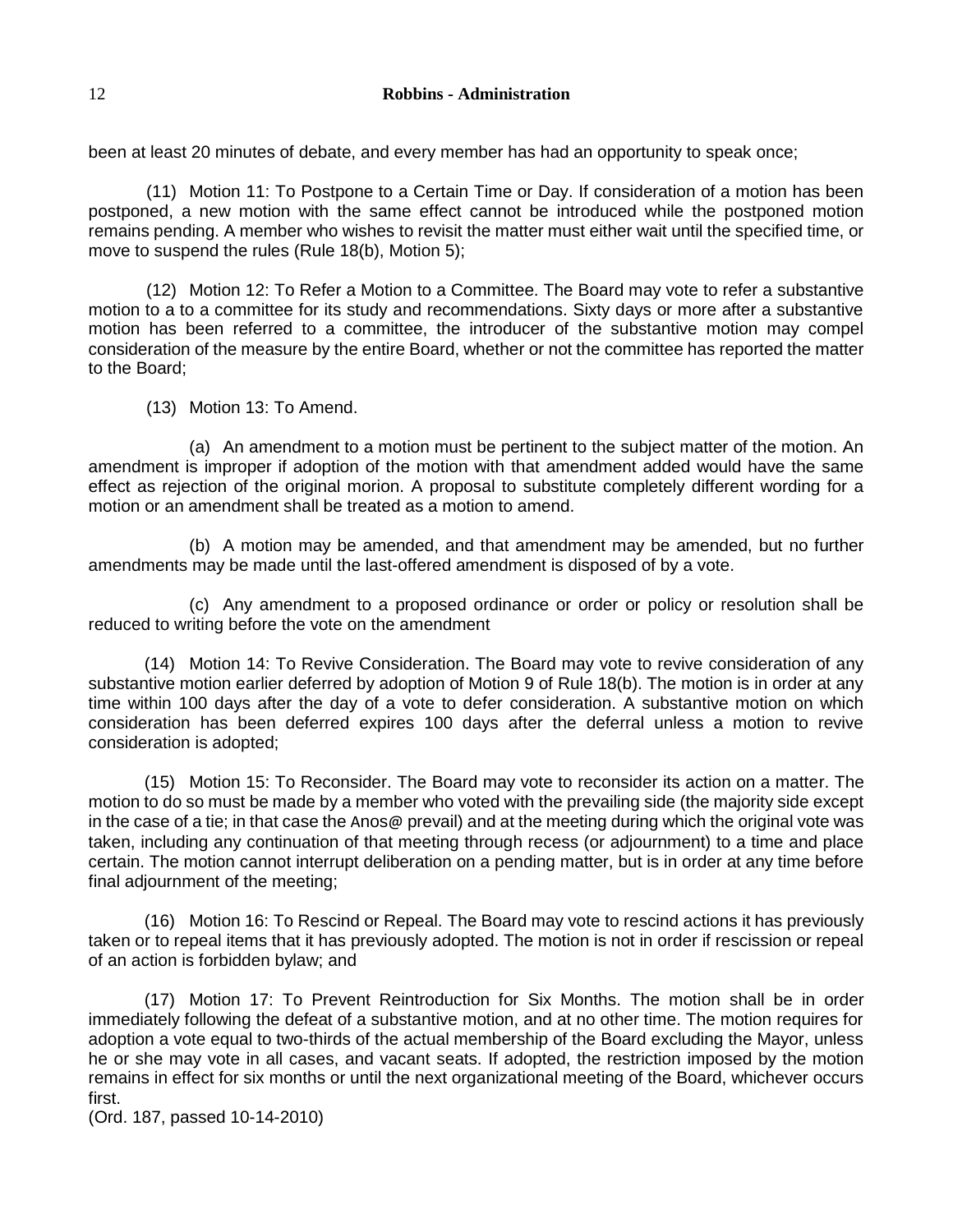#### **' 30.33 RENEWAL OF MOTION.**

A motion that is defeated may be renewed at any later meeting unless a motion to prevent reintroduction has been adopted. (Ord. 187, passed 10-14-2010)

#### **' 30.34 WITHDRAWAL OF MOTION.**

A motion may be withdrawn by the introducer at any time before it is amended or before the presiding officer puts the motion to a vote, whichever occurs first. (Ord. 187, passed 10-14-2010)

#### **' 30.35 DUTY TO VOTE.**

Every member must vote unless excused by the remaining members according to law. A member who wishes to be excused from voting shall so inform the presiding officer, who shall take a vote of the remaining members. No member shall be excused from voting except upon matters involving the consideration of his or her own financial interest or official conduct. In all other cases, a failure to vote by a member who is physically present in the Chamber of the Board, or who has withdrawn without being excused by a majority vote of the remaining members present, shall be recorded as an affirmative vote. (Ord. 187, passed 10-14-2010)

#### **' 30.36 INTRODUCTION OF ORDINANCES.**

A proposed ordinance shall be deemed to be introduced on the date the subject matter is first voted on by the Board. (Ord. 187, passed 10-14-2010)

#### **' 30.37 ADOPTION OF ORDINANCES AND APPROVAL OF CONTRACTS.**

(A) *Generally.* An affirmative vote equal to a majority of all the members of the Board not excused from voting on the question in issue (including the Mayor's vote in case of an equal division) shall be required to adopt an ordinance, to take any action that has the effect of an ordinance, or to make, ratify or authorize any contract on behalf of the town. Notwithstanding the foregoing sentence, the manager may approve contracts for \$10,000 or less without prior Board approval in accordance with ' 31.01. In addition, no ordinance or action that has the effect of an ordinance may be finally adopted on the date on which it is introduced except by an affirmative vote equal to or greater than two-thirds of all the actual membership of the Board, excluding vacant seats, and not including the Mayor unless he or she has the right to vote on all questions before the Board. No ordinance shall be adopted unless it has been reduced to writing before a vote on adoption is taken.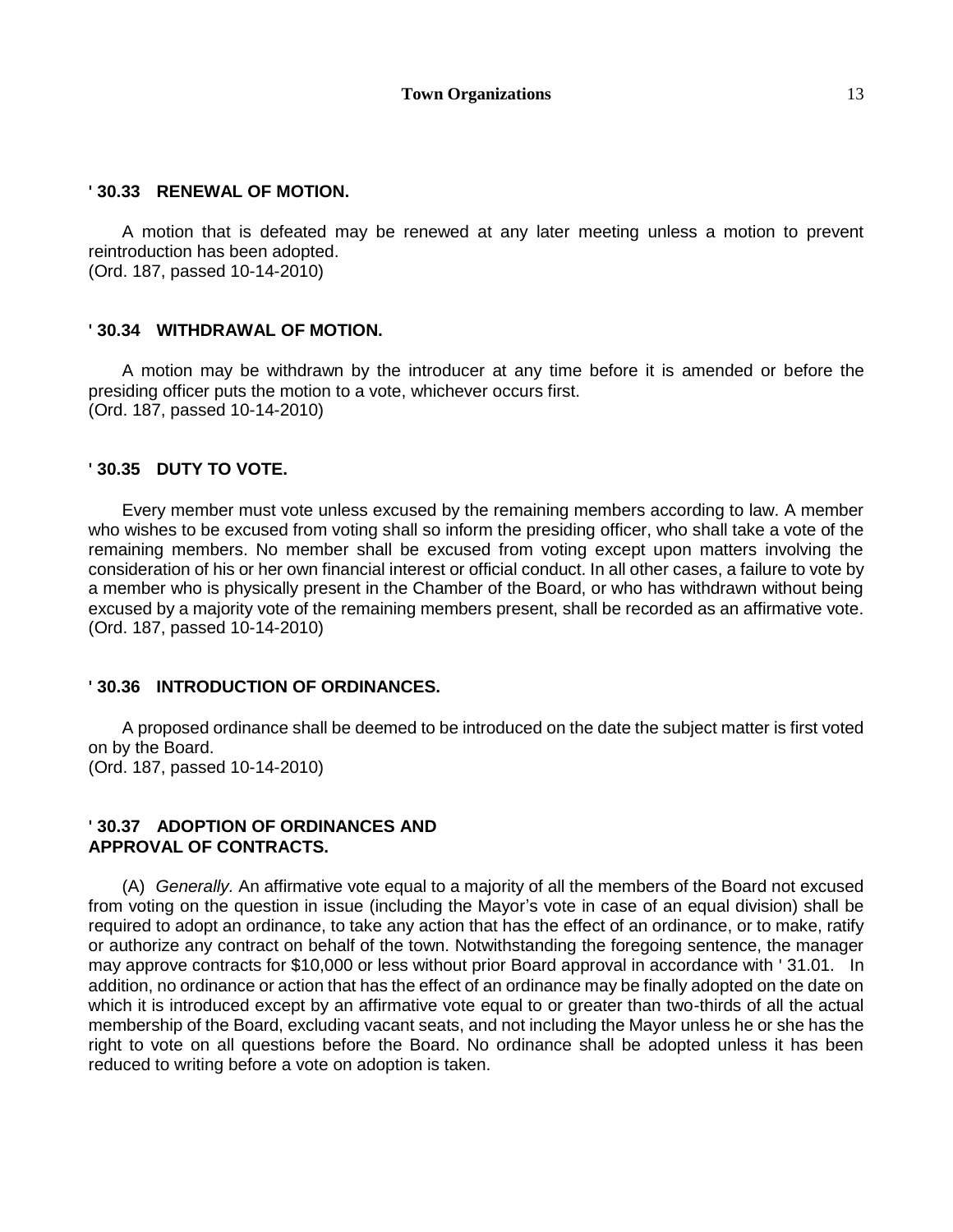(B) *Zoning protest petitions.* An affirmative vote equal to three-fourths of all the members of the Board of Commissioners shall be required for an ordinance making a change in a zoning regulation, restriction or boundary to become effective, if a valid protest petition is received in accordance with the requirements set out in G.S. '' 160A-385(a) and 160A-386. This rule shall not apply in those eases excepted by G.S. ' 160A-385(a).

(Ord. 187, passed 10-14-2010; Ord. 227, passed 2-14-2013)

### **' 30.38 ADOPTION OF THE BUDGET ORDINANCE.**

(A) Notwithstanding the provisions of any city charter, general law or local act:

(1) Any action with respect to the adoption or amendment of the budget ordinance may be taken at any regular or special meeting of the Board by a simple majority of those present and voting, a quorum being present;

(2) No action taken with respect to the adoption or amendment of the budget ordinance need be published or is subject to any other procedural requirement governing the adoption of ordinances or resolutions by the Board; and

(3) The adoption and amendment of the budget ordinance and the levy of taxes in the budget ordinance are not subject to the provisions of any city charter or local act concerning initiative or referendum.

(B) During the period beginning with the submission of the budget to the Board and ending with the adoption of the budget ordinance, the Board may hold any special meetings that may be necessary to complete its work on the budget ordinance.

(1) Except for the notice requirements of the open meetings law, which continue to apply, no provision of law concerning the call of special meetings applies during that period so long as:

(a) Each member of the board has actual notice of each special meeting called for the purpose of considering the budget; and

(b) No business other than consideration of the budget is taken up.

(2) This rule does not allow, and may not be construed to allow, the holding of closed meetings or executive sessions by the Board if it is otherwise prohibited by law from holding such a meeting or session.

(Ord. 187, passed 10-14-2010)

## **' 30.39 SPECIAL RULES OF PROCEDURE.**

The Board may adopt its own special rules of procedure, to be specified here. (Ord. 187, passed 10-14-2010)

**' 30.40 CLOSED SESSIONS.**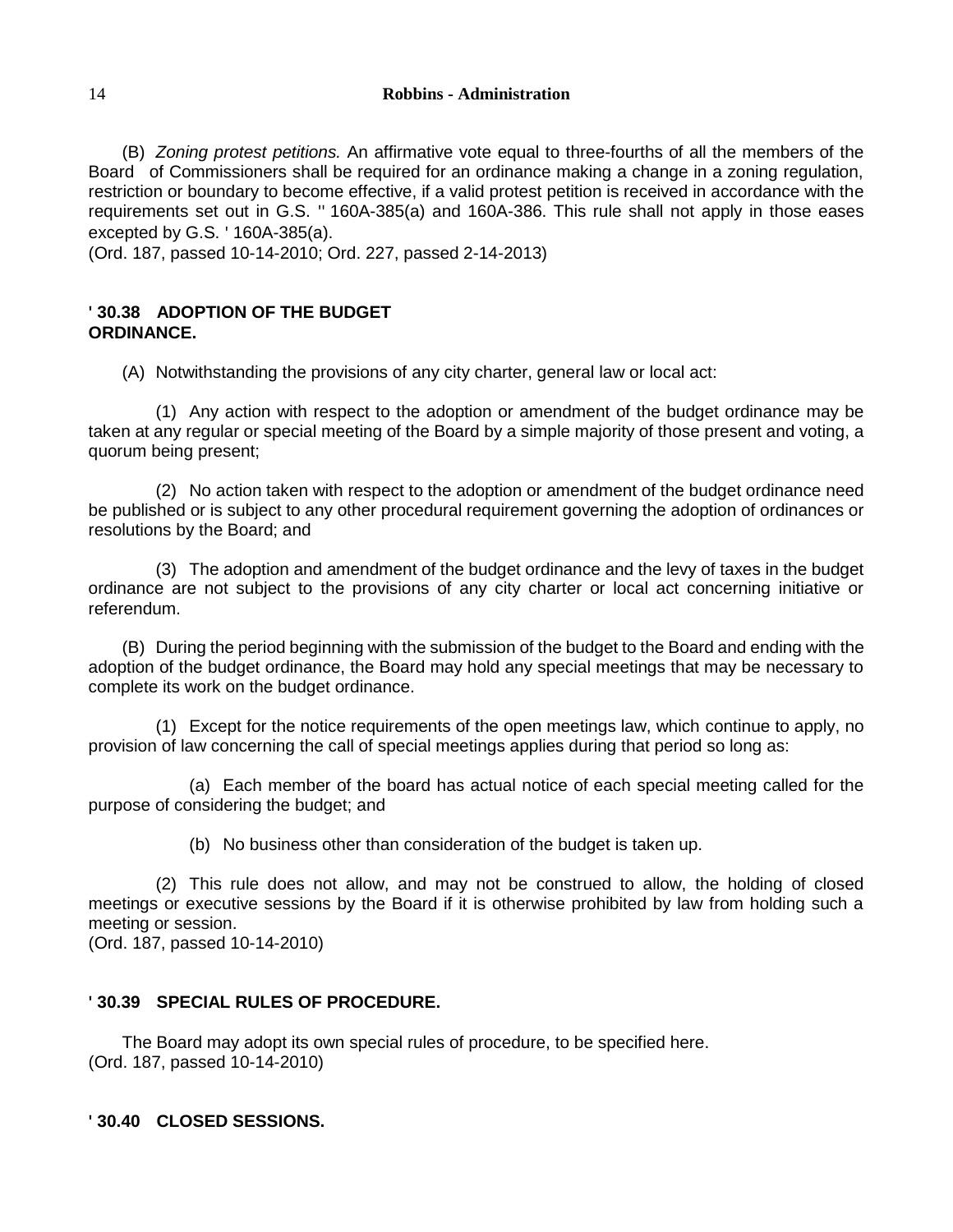(A) The Board may hold closed sessions as provided by law. The Board shall only commence a closed session after a motion to go into closed session has been made and adopted during an open meeting. The motion shall state the purpose of the closed session. The motion to go into closed session must be approved by the vote of a majority of those present and voting. The Board shall terminate the closed session by a majority vote. Only those actions authorized by statute may be taken in closed session. A motion to adjourn or recess shall not be in order during a closed session.

(B) Permitted purposes:

(1) To prevent the disclosure of information that is privileged or confidential pursuant to the law of this state or of the United States, or not considered a public record within the meaning of G.S. Ch. 132. If the motion is based on G.S. ' 143-318.11(a)(1) (closed session to prevent the disclosure of privileged or confidential information or information that is not considered a public record), it must also state the name or citation of the law that renders the information to be discussed privileged or confidential;

(2) To prevent the premature disclosure of an honorary degree, scholarship, prize or similar award;

(3) To consult with an attorney employed or retained by the public body in order to preserve the attorney-client privilege between the attorney and the public body, which privilege is hereby acknowledged. General policy matters may not be discussed in a closed session and nothing herein shall be construed to permit a public body to close a meeting that otherwise would be open merely because an attorney employed or retained by the public body is a participant the public body may consider and give instructions to an attorney concerning the handling or settlement of a claim, judicial action, mediation, arbitration or administrative procedure. If the public body has approved or considered a settlement, other than a malpractice settlement by or on behalf of a hospital, in closed session, the terms of that settlement shall be reported to the public body and entered into its minutes as soon as possible within a reasonable time after the settlement is concluded. If the motion is based on G.S. ' 143-318.11(a)(3) (consultation with attorney; handling or settlement of claims, judicial actions or administrative procedures), it must identify the parties in any existing lawsuits concerning which the public body expects to receive advice during the closed session;

(4) To discuss matters relating to the location or expansion of industries or other businesses in the area served by the public body, including agreement on a tentative list of economic development incentives that may be offered by the public body in negotiations. The action approving the signing of an economic development contract or commitment, or the action authorizing the payment of economic development expenditures, shall be taken in an open session;

(5) To establish, or to instruct the public body's staff or negotiating agents concerning the position to be taken by or on behalf of the public body in negotiating: the price and other material terms of a contract or proposed contract for the acquisition of real property by purchase, option, exchange or lease; or the amount of compensation and other material terms of an employment contract or proposed employment contract;

(6) To consider the qualifications, competence, performance, character, fitness, conditions of appointment or conditions of initial employment of an individual public officer or employee or prospective public officer or employee; or to hear or investigate a complaint, charge or grievance by or against an individual public officer or employee. General personnel policy issues may not be considered in a closed session. A public body may not consider the qualifications, competence, performance, character,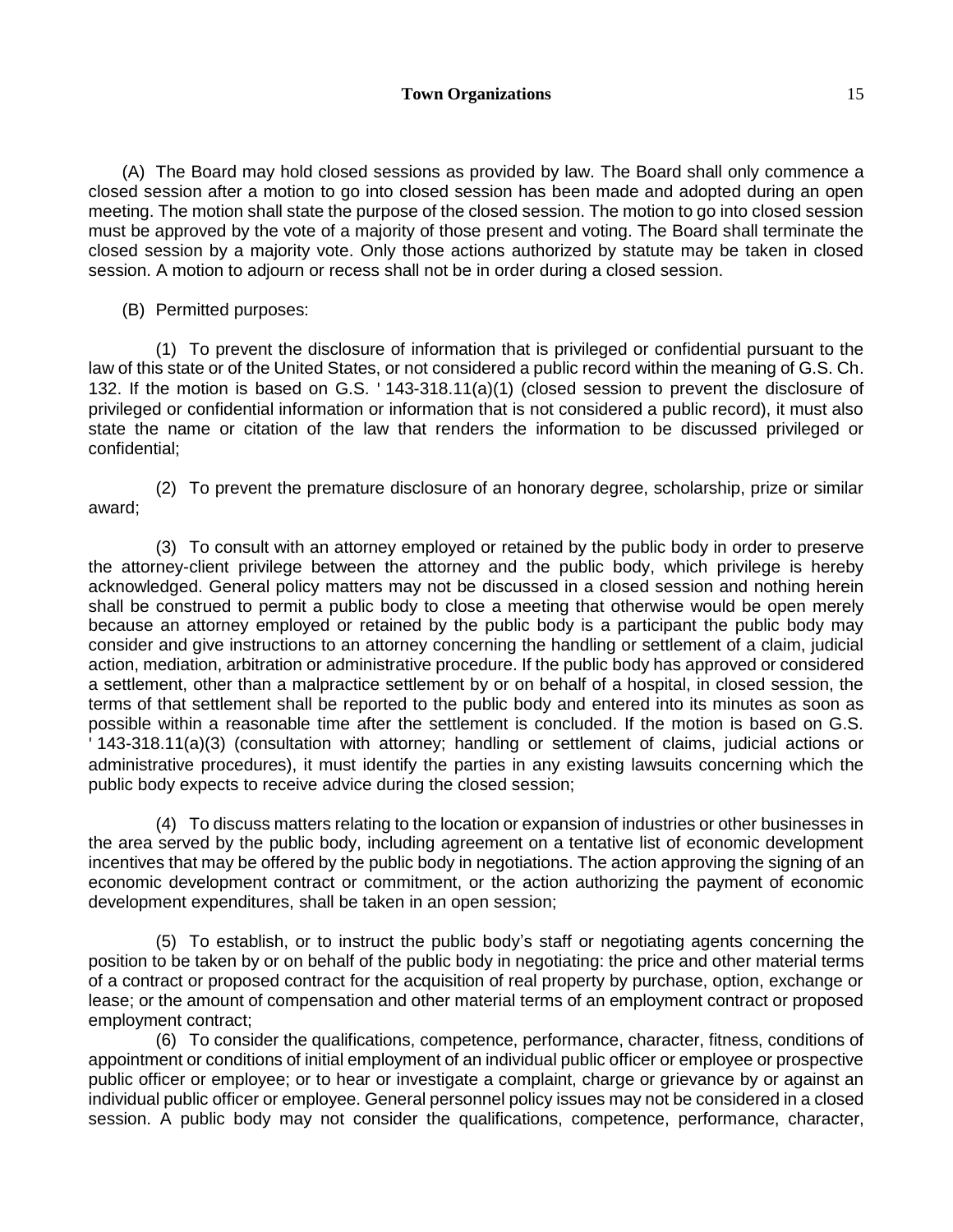fitness, appointment or removal of a member of the public body or another body and may not consider or fill a vacancy among its own membership except in an open meeting. Final action making an appointment or discharge or removal by a public body having final authority for the appointment or discharge or removal shall be taken in an open meeting;

(7) To plan, conduct or hear reports concerning investigations of alleged criminal misconduct;

(8) To formulate plans by a local board of education relating to emergency response to incidents of school violence; and

(9) To discuss and take action regarding plans to protect public safety as it relates to existing or potential terrorist activity and to receive briefings by staff members, legal counsel or law enforcement or emergency service officials concerning actions taken or to be taken to respond to the activity. (Ord. 187, passed 10-14-2010)

#### **' 30.41 QUORUM.**

A majority of the actual membership of the Board plus the Mayor, excluding vacant seats, shall constitute a quorum. A majority is more than half. A member who has withdrawn from a meeting without being excused by majority vote of the remaining members present shall be counted as present for purposes of determining whether or not a quorum is present. (Ord. 187, passed 10-14-2010)

#### **' 30.42 PUBLIC HEARINGS.**

(A) Public hearings required by law or deemed advisable by the Board shall be organized by a special order (adopted by a majority vote) that sets forth the subject, date, place and time of the hearing as well as any rules regarding the length of time allotted for each speaker, and other pertinent matters. The rules may include, but are not limited to, rules: fixing the maximum time allotted to each speaker; providing for the designation of spokespersons for groups of persons supporting or opposing the same positions; providing for the selection of delegates from groups of persons supporting or opposing the same positions when the number of persons wishing to attend the hearing exceeds the capacity of the hall (so long as arrangements are made, in the case of hearings subject to the open meetings law, for those excluded from the hall to listen to the hearing); and providing for the maintenance of order and decorum in the conduct of the hearing.

(B) All notice and other requirements of the open meetings law applicable to Board meetings shall also apply to public hearings at which a majority of the Board is present; such a hearing is considered to be part of a regular or special meeting of the Board. These requirements also apply to hearings conducted by appointed or elected committees of the Board, if a majority of the committee is present. A public hearing for which any notices required by the open meetings law or other provisions of law have been given may be continued to a time and place certain without further advertisement. The requirements of ' 30.16(C) above shall be followed in continuing a hearing at which a majority of the Board is present.

(C) The Board may vote to delegate to city staff members, as appropriate, the authority to schedule, call and give notice of public hearings required by law or the Board. The Board shall provide adequate guidelines to assist staff members in fulfilling this responsibility, and it shall not delegate the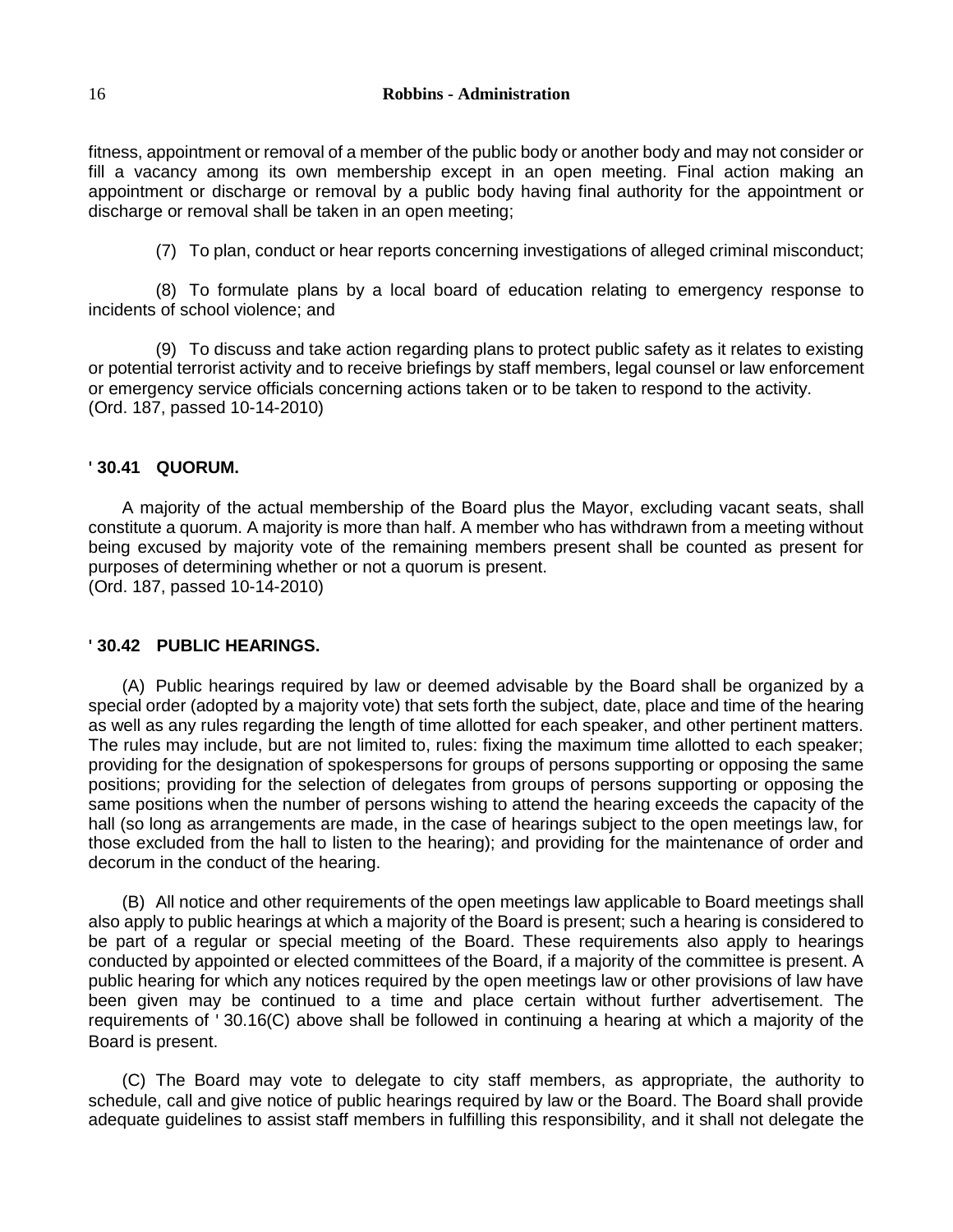responsibility in cases where the Board itself is required by law to call, schedule, or give notice of the hearing.

(D) At the time appointed for the hearing, the Mayor or his or her designee shall call the hearing to order and then preside over it. When the allotted time expires or when no one wishes to speak who has not done so, the presiding officer shall close the hearing. (Ord. 187, passed 10-14-2010)

## **' 30.43 QUORUM AT PUBLIC HEARINGS.**

A quorum of the Board shall be required at all public hearings required by state law. If a quorum is not present at such a hearing, the hearing shall be continued until the next regular Board meeting without further advertisement.

(Ord. 187, passed 10-14-2010)

## **' 30.44 MINUTES.**

(A) Full and accurate minutes of the Board proceedings, including closed sessions, shall be kept. The Board shall also keep a general account of any closed session so that a person not in attendance would have a reasonable understanding of what transpired. These minutes and general accounts shall be open to inspection of the public, except as otherwise provided in this rule. The exact wording of each motion and the results of each vote shall be recorded in the minutes, and on the request of any member of the Board, the Aayes@ and Anos@ upon any question shall be taken. Members' and other persons' comments may be included in the minutes if the Board approves.

(B) Minutes and general accounts of closed sessions may be sealed by action of the Board. The sealed minutes and general accounts may be withheld from public inspection so long as public inspection would frustrate the purpose of the closed session. (Ord. 187, passed 10-14-2010)

# **' 30.45 APPOINTMENTS.**

#### (A) *Mayor and Board.*

(1) In the event a vacancy occurs in a Board, seat or the Mayor's office, the Board shall fill the vacant seat by appointing a replacement member.

(a) If the person leaving office was serving a two-year term, or was in or near the least half of a four-year term, the appointee serves for the remainder of the unexpired term.

(b) If the person leaving office was in the first two years of a four-year term, however, and the vacancy occurs more than 90 days before the next municipal election, voters will select a candidate to fill the last two years of the term. The person appointed to the vacancy must be qualified to run for and hold the office; that is, the person must be a registered voter resident in the city and, if appropriate, in the proper Board district; if city elections are partisan, the person also must be of the same party as the person who vacated the seat (G.S. ' 160A-63).

(2) Intent to vote to fill a vacancy must be announced in an open meeting at least 30 days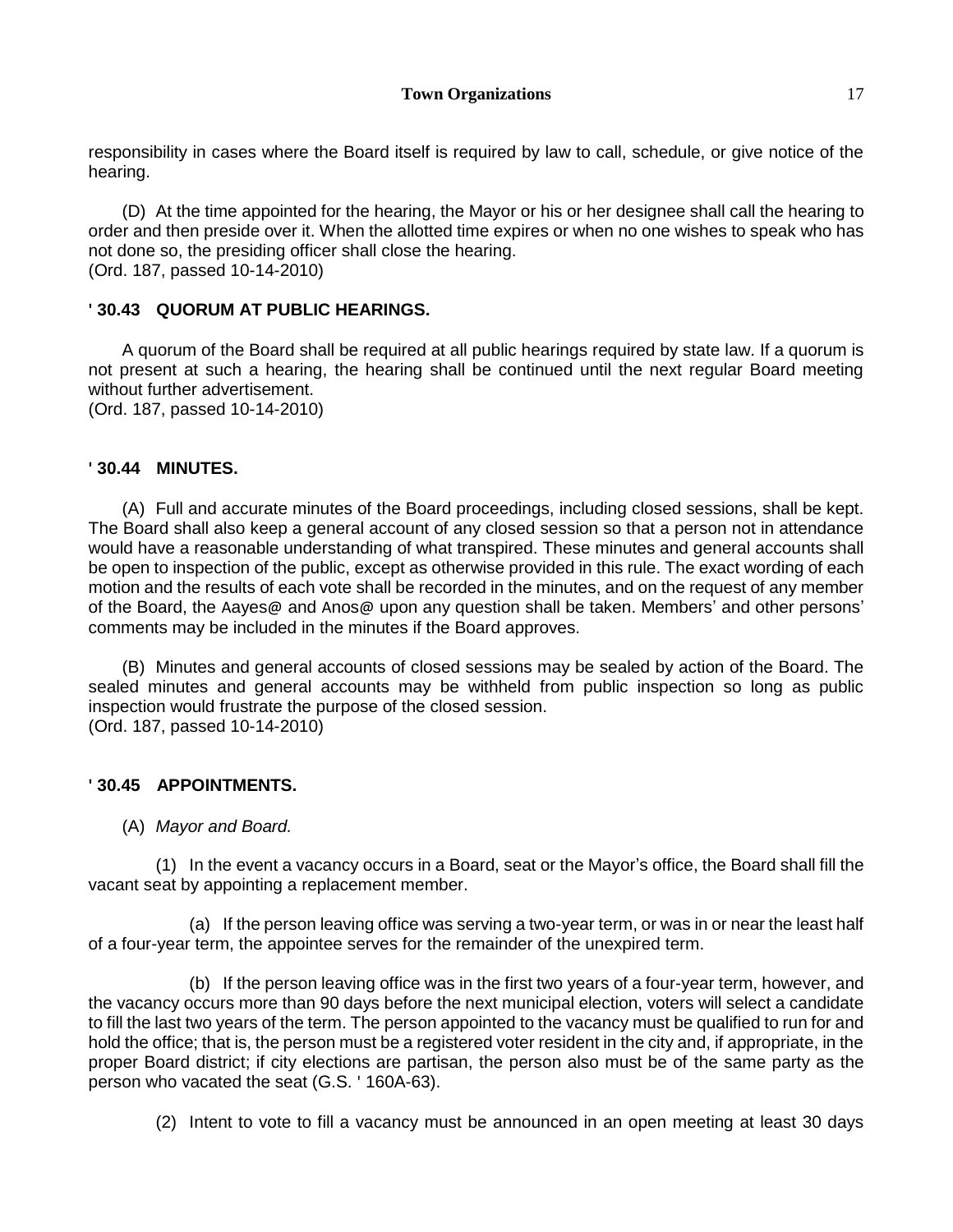before a meeting at which voting to fill the vacancy occurs; and must be advertised in one edition of a local newspaper. The advertisement shall run in an edition of a local newspaper, no later than 14 days before a meeting at which voting to fill the vacancy occurs. Intent to vote to fill a vacancy must appear on the agenda at the meeting at which voting to fill the vacancy occurs.

(3) A written application by, or written nomination of, a resident to fill a vacancy must be filed with the Town Clerk on a business day no later than seven days before the Board meeting scheduled for voting to fill the vacancy, for that person to be considered for appointment to that vacancy.

(4) For each vacant seat the names of each candidate for that individual seat shall be considered. The Commissioners then vote, with the candidate receiving the majority, being appointed to that seat.

(B) *Other bodies.* The Board may consider and make appointments to other bodies, including its own committees, if any, only in open session. The Board may not consider or fill a vacancy among its own membership except in open session.

(1) The Mayor shall not have a right to vote on appointments that come before the Board.

(2) Rather than proceeding by motion, the Board shall use the following procedure to make appointments to various other boards and offices: The Mayor shall open the floor for nominations, whereupon the names of possible appointees for a specific office may be put forward by the Commissioners.

(3) The names submitted shall be debated. When the debate ends, the Mayor shall call the roll of the members, and each member shall cast his or her vote.

(4) The nominee(s) receiving the highest number of votes shall be appointed. If more than one appointee is to be selected, then each member shall have as many votes as there are slots to be filled. A member must cast all of his or her votes and cast them for different nominees. (Ord. 187, passed 10-14-2010)

#### **' 30.46 COMMITTEES AND BOARDS.**

(A) *Establishment and appointment.* The Board or the Mayor, if the Mayor is delegated that power by the Board, may establish and appoint members for the temporary and standing city committees and boards as are needed to help carry on the work of city government. Any specific provisions of law relating to particular committees and boards shall be followed.

(B) *Open Meetings Law.* The requirements of the open meetings law shall apply to all elected or appointed authorities, boards, commissions, councils or other bodies of the city that are composed of two or more members and that exercise or are authorized to exercise legislative, policy-making, quasi-judicial, administrative or advisory functions. However, the law's requirements shall not apply to a meeting solely among the city's professional staff. (Ord. 187, passed 10-14-2010)

# **' 30.47 AMENDMENT OF THE RULES.**

These rules may be amended at any regular meeting or at any properly called special meeting that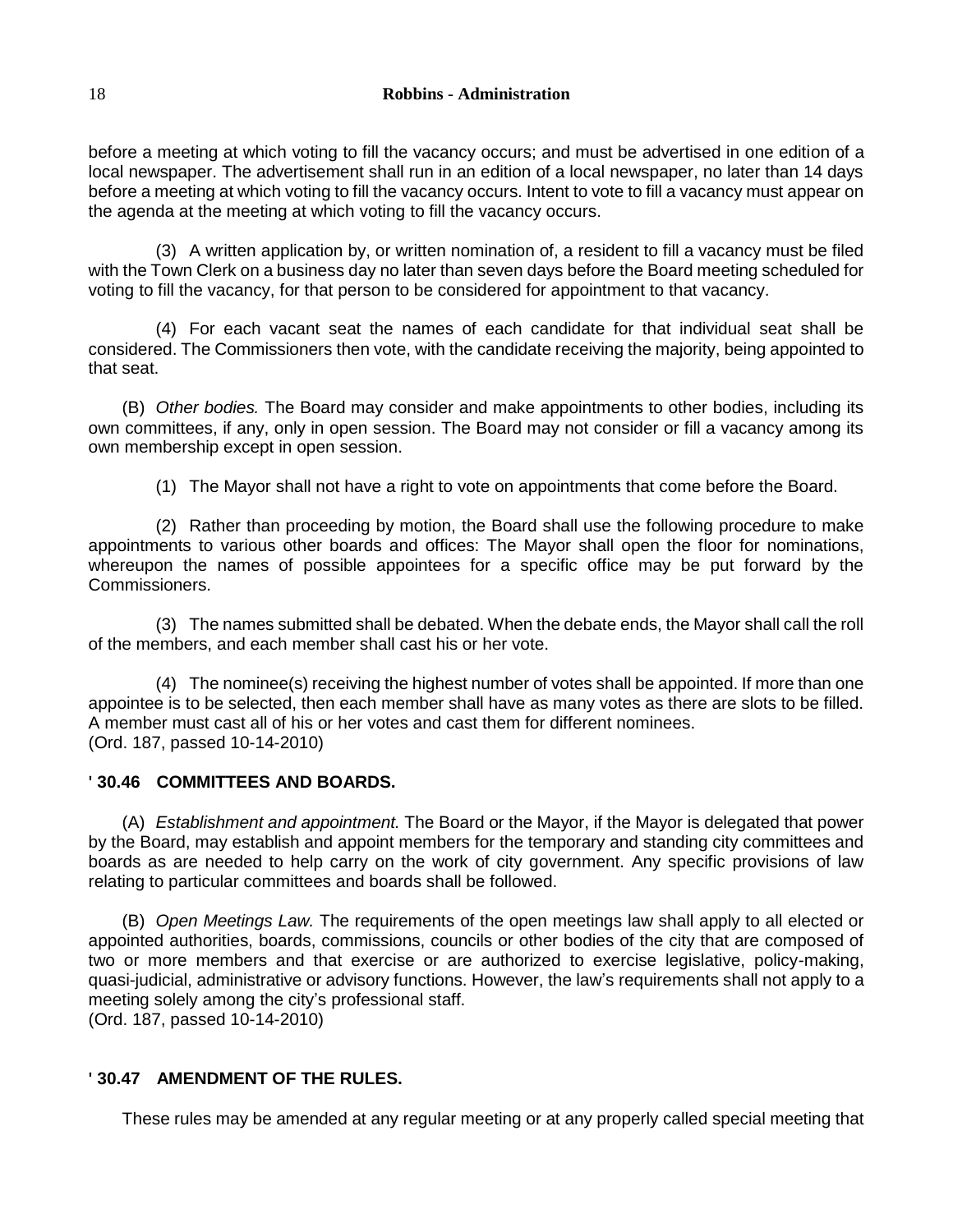#### **Town Organizations** 19

includes amendment of the rules as one of the stated purposes of the meeting, so long as the amendment is consistent with the Town Charter, general law and generally accepted principles of parliamentary procedure. Adoption of an amendment shall require an affirmative vote equal to or greater than two-thirds of all the actual membership of the Board, excluding vacant seats, and not including the Mayor unless he or she has the right to vote on all questions before the Board. (Ord. 187, passed 10-14-2010)

#### **' 30.48 REFERENCE TO ROBERT'S RULES OF ORDER; REVISED.**

To the extent not provided for in these rules, and to the extent it does not conflict with state law or with the spirit of these rules, the Board shall refer to Robert's Rules of Order newly revised, to answer unresolved procedural questions. Comment: these rules are derived directly from *Suggested Rules of Procedure for a City Council, Third Edition* by A Fleming Bell, II, and the comments therein shall apply hereto these rules, and are incorporated herein by reference as fully as if set forth herein. (Ord. 187, passed 10-14-2010)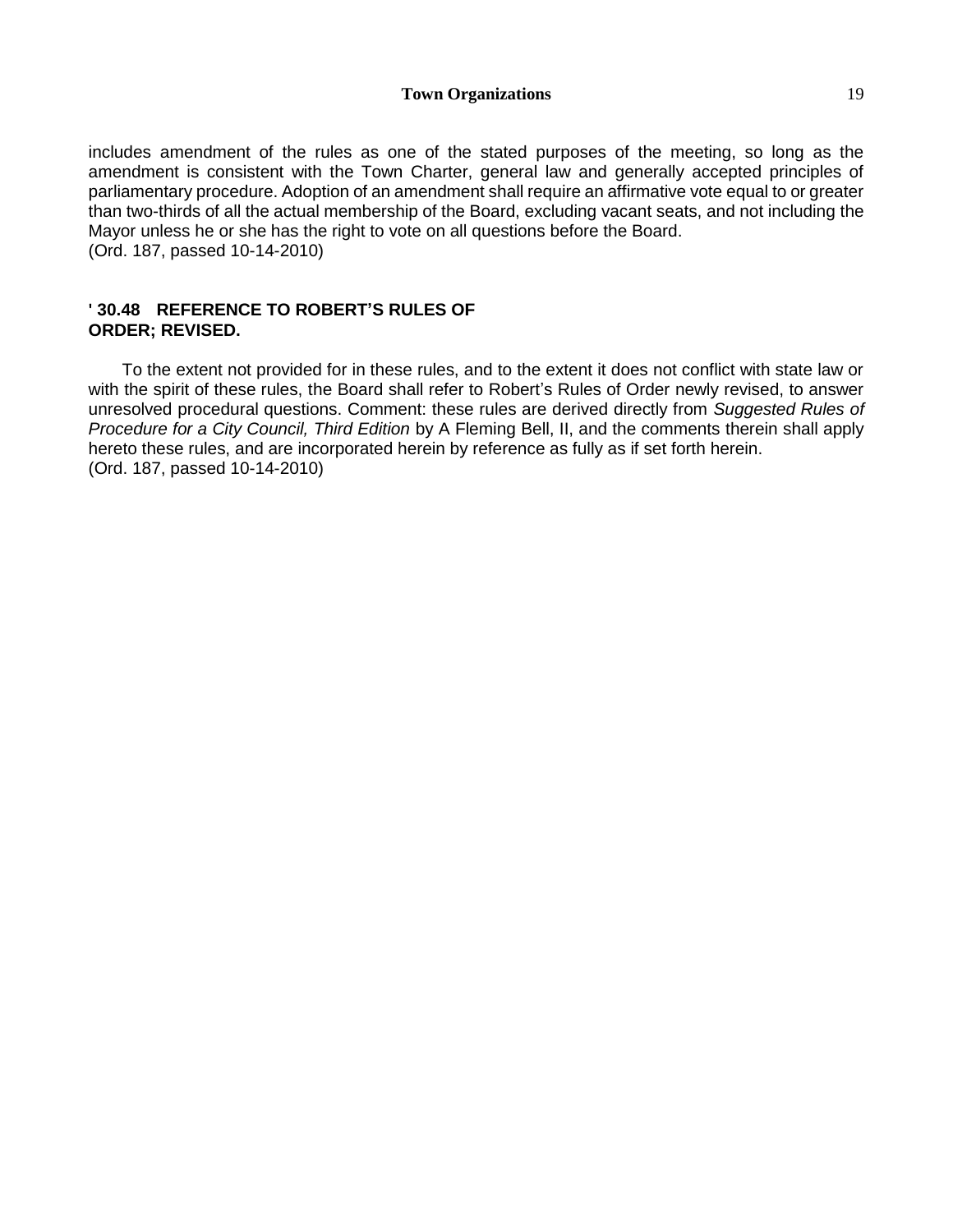#### 20 **Robbins - Administration**

#### **CHAPTER 31: OFFICERS AND EMPLOYEES**

Section

- 31.01 Manager; duties
- 31.02 Clerk; duties
- 31.03 Town Attorney
- 31.04 Tax Collector; duties
- 31.05 Finance Officer
- 31.06 Social Security coverage

#### **' 31.01 MANAGER; DUTIES.**

(A) The Manager shall be the chief administrative officer of the town. He or she may also head one or more departments and shall be responsible to the Board of Commissioners for the proper administration of all affairs of the town.

(B) In accordance with G.S. '' 160A-148 and 160A-162, the Manager shall have the power and be required to:

(1) Appoint and suspend or remove all town officers and employees not elected by the people, except those whose appointment or removal is otherwise provided for by law, in accordance with such general personnel rules, regulations, policies or ordinances as the Board of Commissioners may adopt;

(2) Direct and supervise the administration of all departments, offices and agencies of the town, subject to the general direction and control the Board of Commissioners, except as otherwise provided by law;

(3) Prepare the budget annually, including all funds of the town, without exception, and submit it to the Board of Commissioners together with a message describing the important features of the budget, and be responsible for its administration after adoption;

(4) Prepare the budget for and administer all other funds not required by state law to be included in the annual budget;

(5) Prepare and submit the annual capital program, if any, to the Board of Commissioners;

(6) Prepare and submit to the Board of Commissioners, as of the end of the fiscal year, a complete report on the finances and administrative activities of the town for the preceding year;

(7) Keep the Board of Commissioners advised of the financial condition and future needs of the town, and make such recommendations as he or she shall deem advisable;

(8) Prepare position classification and pay plans for submission to the Board of Commissioners, and after any such plans have been adopted by the Board, he or she shall administer them;

(9) Recommend to the Board of Commissioners adoption of such measures as he or she may deem necessary or expedient for the health, safety or welfare of the town or the improvement of the administrative services of the town;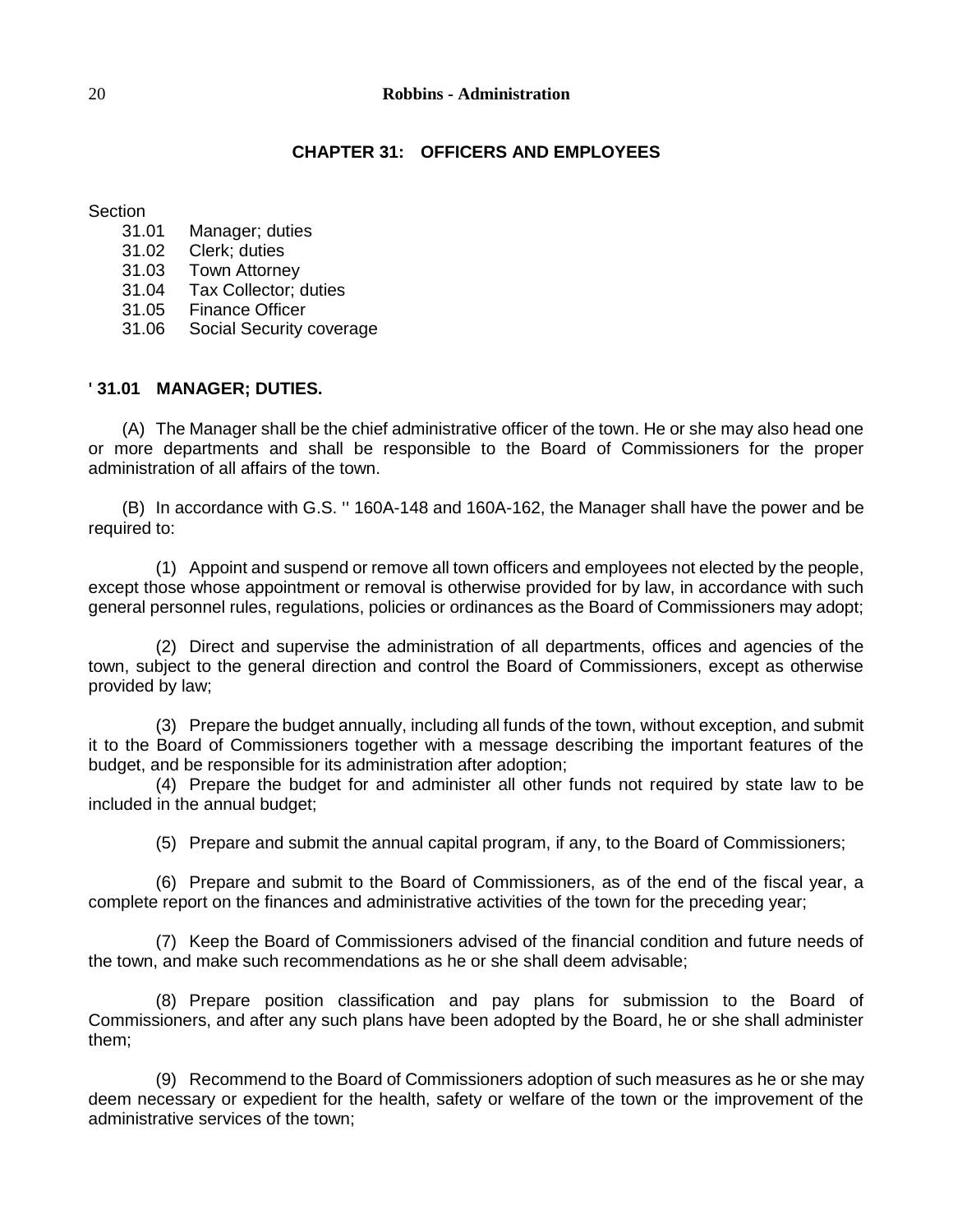(10) Attend all meetings of the Board of Commissioners, unless excused therefrom, and take part in the discussion of all matters coming before the Board of Commissioners, unless excused from participation;

(11) Supervise the purchase of all materials, supplies and equipment for which funds are provided in the budget;

(12) Let contracts necessary for the operation and maintenance of town services for amounts up to \$10,000 without prior authorization from the Board of Commissioners;

(13) Receive sealed bids for purchases or contracts in accordance with state law;

(14) Advise the Board of Commissioners on the advantages or disadvantages of contract and bid proposals;

(15) Issue policies governing purchasing procedures within the town government;

(16) See that all laws and ordinances of the state, the Charter, and all ordinances, resolutions, and regulations of the town are faithfully executed within the jurisdiction of town;

(17) Investigate all complaints in relation to matters concerning the administration of the government of the town, and in regard to service maintained by the public utilities in the town, and see that all franchises, permits, and privileges granted by the town are faithfully observed; and

(18) Perform other such duties as may be required by the Board of Commissioners, not inconsistent with the Town Charter, town ordinances or other law. (Ord. 227, passed 2-14-2013)

## **' 31.02 CLERK; DUTIES.**

The Manager shall appoint a Clerk. It shall be the duty of the Clerk to:

(A) Act as secretary to the Board;

(B) Keep a true record of all the proceedings of the Board;

(C) Keep the original of all ordinances in a book especially provided for that purpose;

(D) Act as custodian for all the books, papers, records and journals of the Board; and

(E) Perform other duties as may be required by law or by the Town Manager.

(1993 Code, ' 21.01)

### *Statutory reference:*

*Duties of the Clerk specified, see G.S. ' 160A-171 Minutes to be kept, see G.S. ' 160A-72*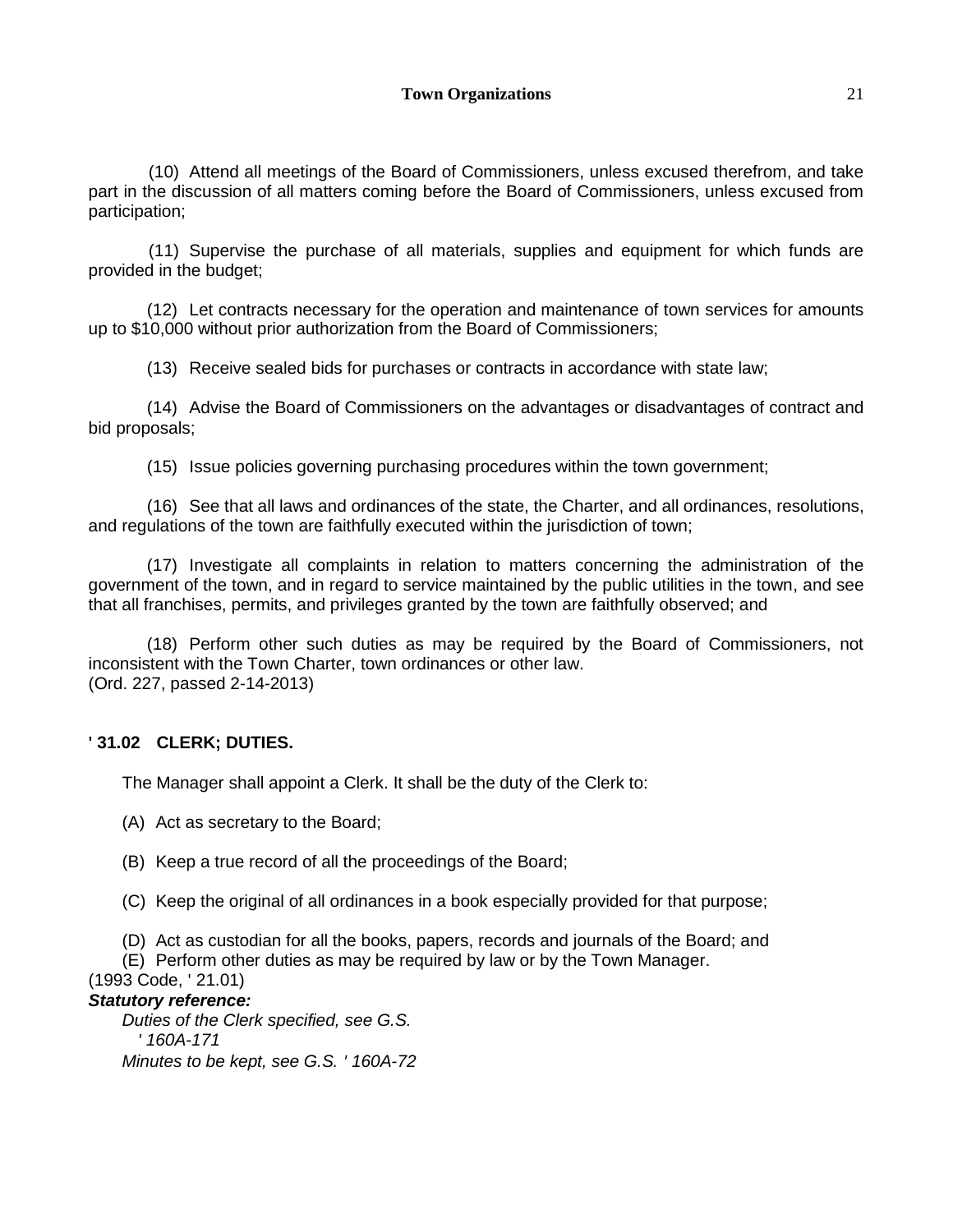## **' 31.03 TOWN ATTORNEY.**

The Board shall appoint a Town Attorney whose duties, to the extent requested, shall be to:

(A) Prosecute or defend any and all suits or actions at law or equity to which the town may be a party, or in which it may be interested, or which may be brought against, or by, any officer of the town, or in the capacity of the person as an officer of the town;

(B) See to the full enforcement of all judgments or decrees rendered or entered in favor of the town;

(C) See to the completion of all special assessment proceedings and condemnation proceedings;

(D) Draft or review any contract, lease or other document or instrument to which the town may be a party, and approve all ordinances and resolutions of the Board as to form;

(E) At the request of the Board, draft ordinances covering any subjects within the power of the town;

(F) Attend meetings of the Board on request; and

(G) Perform any other duties required of him or her by G.S. ' 160A-173 and other laws and ordinances.

### (1993 Code, ' 21.02)

## *Statutory reference:*

*Duties of the Town Attorney, see G.S. ' 160A-173*

## **' 31.04 TAX COLLECTOR; DUTIES.**

The Manager shall provide for the appointment of a Tax Collector, whose duties shall be to:

(A) Cause the collection of all taxes and assessments due to the town;

(B) Make an accounting to the Finance Officer at the end of each month;

(C) Pay over to the Finance Officer money as is collected for the account of each separate fund according to the tax levy;

(D) Deliver a list of all unpaid taxes with the reason therefor as ascertainable to the Board of Commissioners;

(E) Supply the Mayor and Board with any information as they may require relative to the performance of his or her duties;

(F) Make periodic reports to the Board listing therein all funds collected; and

(G) Perform other duties required by law, or as the Manager may direct. (1993 Code, ' 21.03)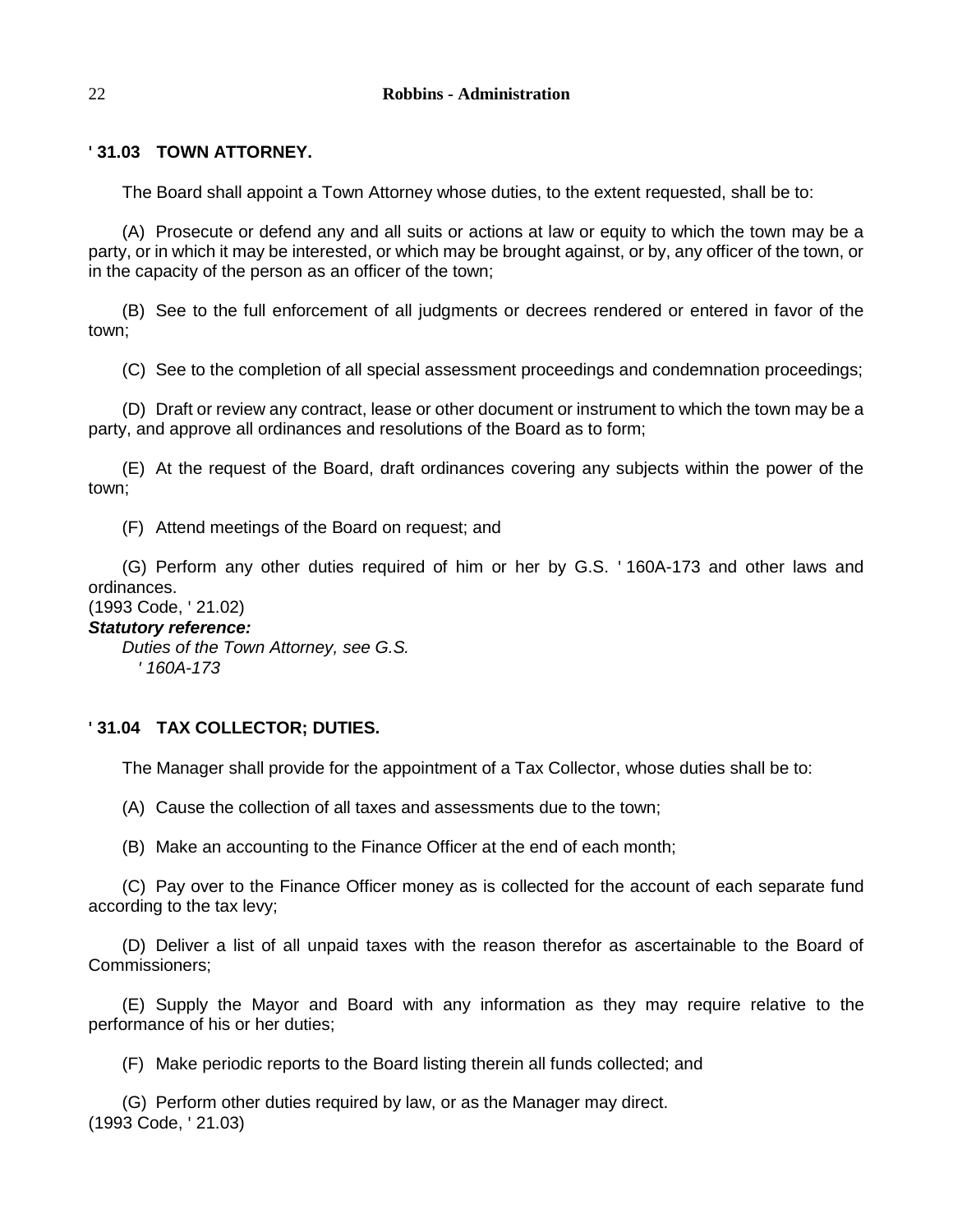#### **Town Organizations** 23

#### *Statutory reference:*

*Duties of Tax Collector, see G.S. '' 105-349 and 105-350*

#### **' 31.05 FINANCE OFFICER.**

The Manager shall provide for the appointment of a Finance Officer, whose duties shall be to:

- (A) Keep the books and accounts of the town;
- (B) Receive and disburse all moneys of the town as required under state law;

(C) Countersign and pre-audit all checks, drafts, contracts, purchase orders or other documents obligating town funds;

- (D) Report to the Board concerning the finances of the town, as it may require;
- (E) Maintain all records of the bonded debt of the town and maintain sinking funds;
- (F) Supervise the investment of idle funds; and

(G) Perform other duties assigned by the general statutes, the Town Charter, or by the Manager. (1993 Code, ' 21.04)

#### *Statutory reference:*

*Duties of the Finance Officer, see G.S. ' 159-25 Fiscal control generally, see G.S. '' 159-7 et seq.*

#### **' 31.06 SOCIAL SECURITY COVERAGE.**

Town employees shall be under Social Security coverage. (1993 Code, ' 21.06) (Ord. 71, passed - -)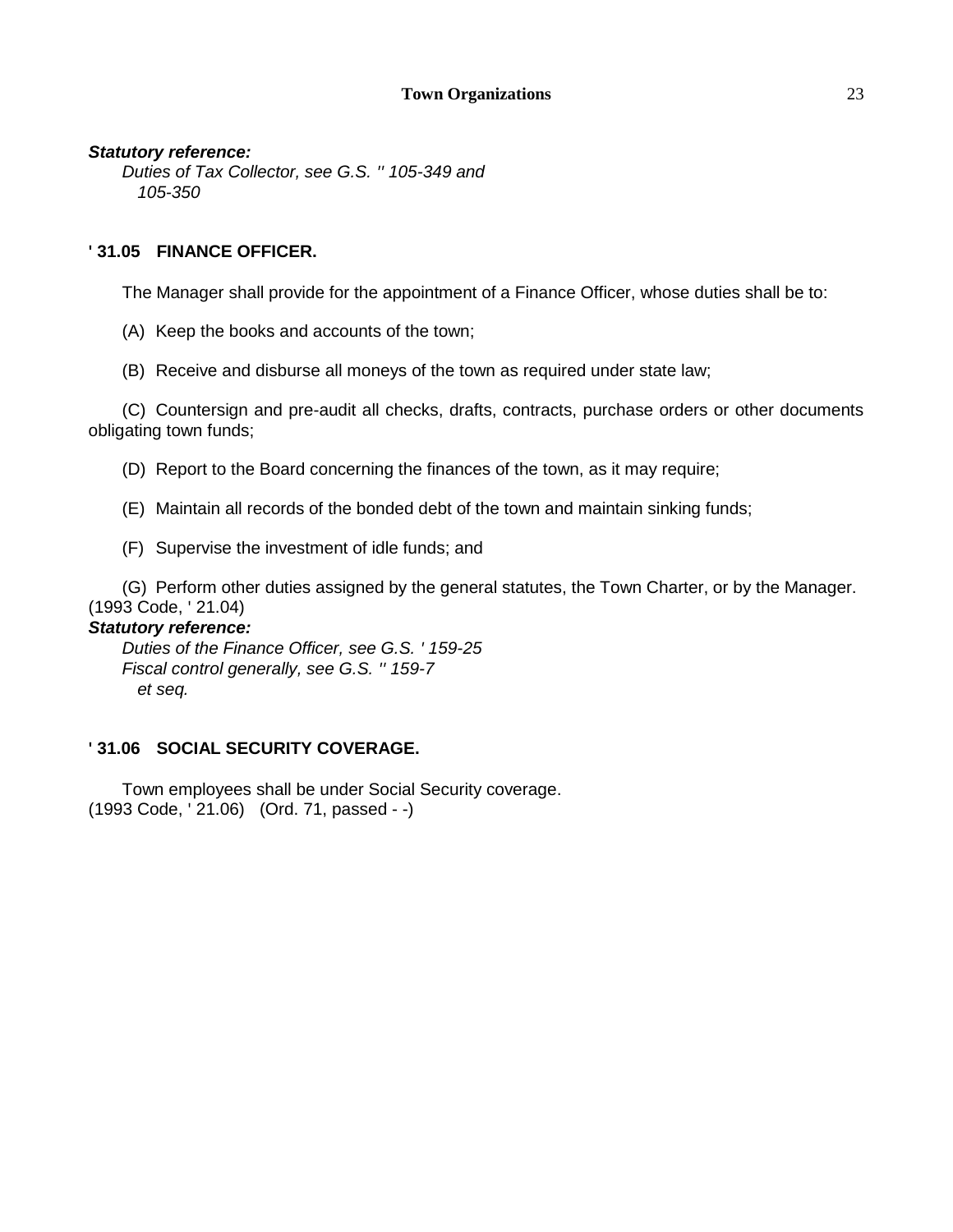#### 24 **Robbins - Administration**

# **CHAPTER 32: TAX AND FINANCE**

Section

32.01 Procedure for disbursement

### **' 32.01 PROCEDURE FOR DISBURSEMENT.**

(A) In accordance with the Local Government Budget and Fiscal Control Act, no bill or claim against the town may be paid unless it has been approved by the officer or employee responsible for the function or agency to which the expense is charged. No check or draft of the town shall be valid unless it bears on its face the certificate of the Clerk as follows: AThis disbursement has been approved as required by the Local Government Budget and Fiscal Control Act.@

(B) No contract, agreement or purchase order shall be valid unless it bears the Clerk's certificate as follows: AThis instrument has been pre-audited in the manner required by the Local Government Budget and Fiscal Control Act.@

(1993 Code, ' 22.01)

# *Statutory reference:*

*Pre-audit of disbursements required, see G.S. ' 159-28*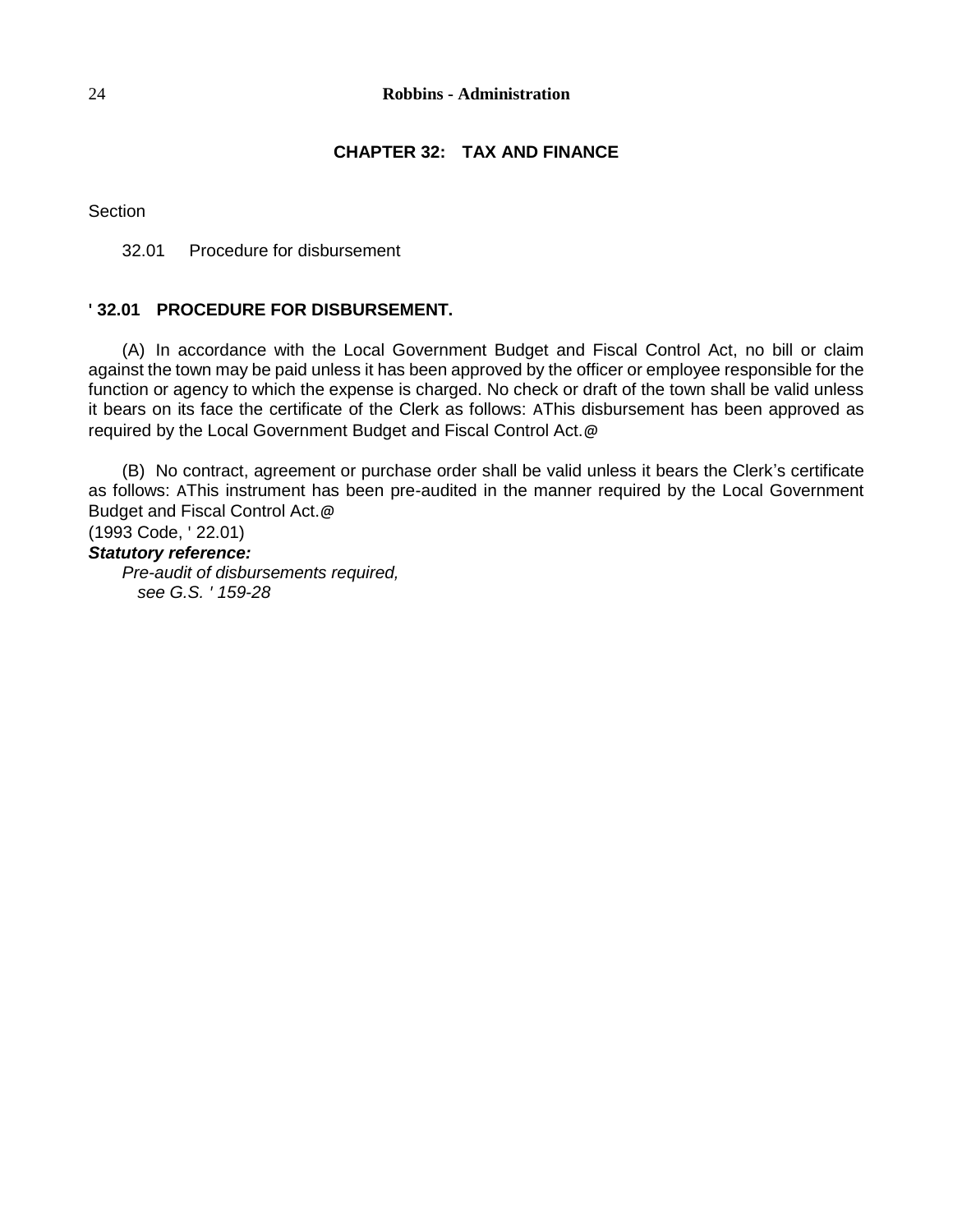### **CHAPTER 33: POLICIES AND PROCEDURES**

**Section** 

33.01 Town Hall not to be rented for dances or parties

33.02 Disposal of surplus personal property

### **' 33.01 TOWN HALL NOT TO BE RENTED FOR DANCES OR PARTIES.**

Town Hall shall not be rented for dances or parties. (1993 Code, ' 23.01) (Ord. 40, passed 1-5-1942)

#### **' 33.02 DISPOSAL OF SURPLUS PERSONAL PROPERTY.**

(A) The Town Manager is hereby authorized, pursuant to G.S. ' 160-266(c), to dispose of any surplus personal property owned by the town, whenever he or she determines, in his or her discretion, that:

(1) The item or group of items has a fair market value of less than \$500;

(2) The property is no longer necessary for the conduct of the public business; and

(3) Sound property management principles and financial considerations indicate that the interests of the town would best be served by disposing of the property.

(B) The Town Manager may dispose of any such surplus personal property by any means which he or she judges reasonably calculated to yield the highest attainable sale price in money or other consideration, including but not limited to the methods of sale provided in G.S. ' 160A-12. The sale may be public or private, and with or without notice and minimum waiting period.

(C) The surplus property shall be sold to the party who tenders the highest offer, or exchanged for any property or services useful to the town if greater value may be obtained in that manner, and the Town Manager is hereby authorized to execute and deliver any applicable title documents. If no offers are received within a reasonable time, the Town Manager may retain the property, obtain any reasonably available salvage value, or cause it to be disposed of as waste material. No surplus property may be donated to any individual or organization except by resolution of the Board of Commissioners.

(D) The Town Manager shall, on or before February 1, report in writing to the Board of Commissioners on any property disposed of under these provisions from July 1 through December 31 of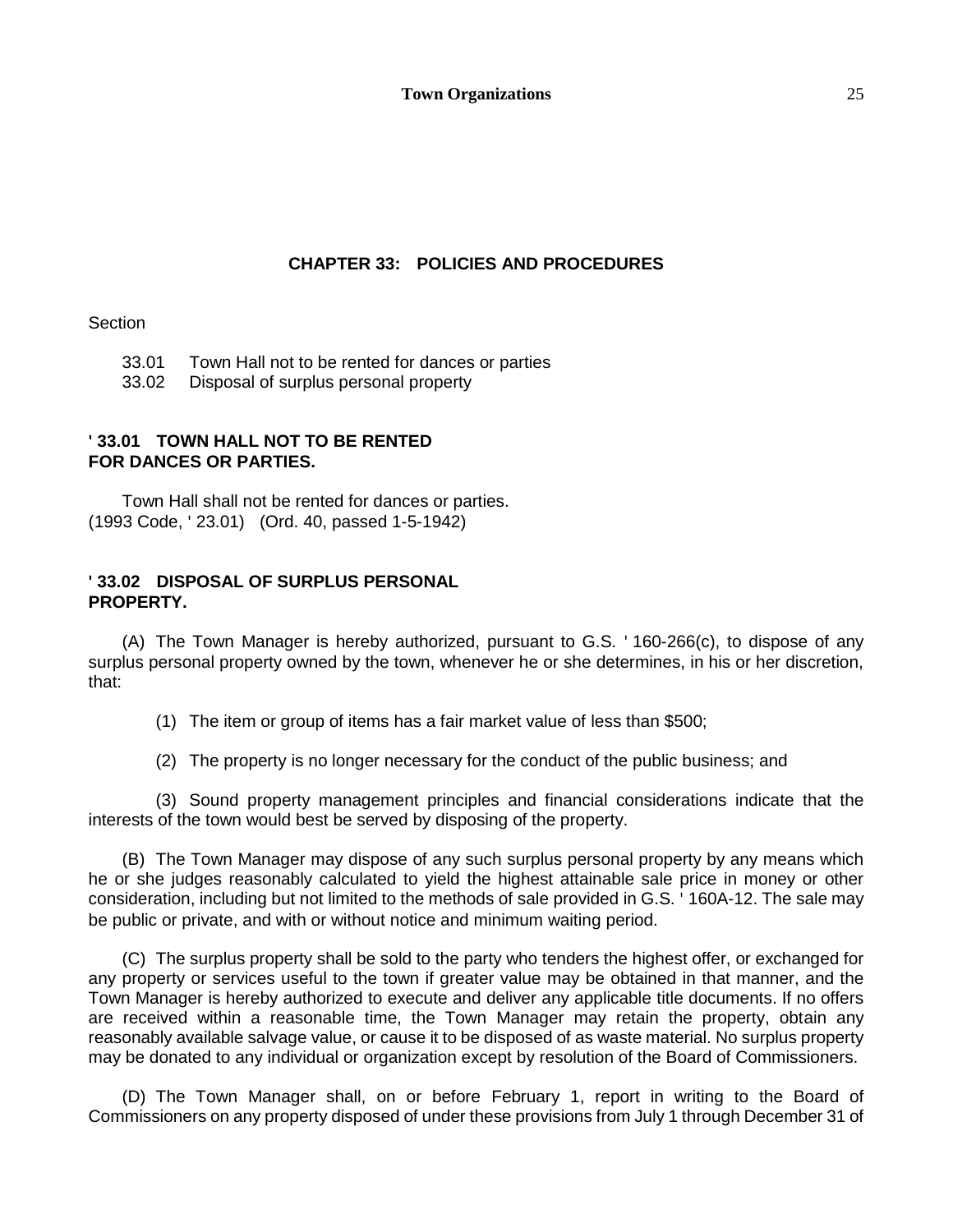the previous year, and shall, on or before August 1, report in writing to the Board of Commissioners on any property disposed of under these provisions from January 1 through June 30 of that year. The written report shall generally describe the property sold or exchanged, to whom it was sold, or with whom exchanged, and the amount of money or other consideration received for each sale or exchange since the last report was submitted.

(1993 Code, ' 23.02) (Ord. 127, passed 2-1-1988)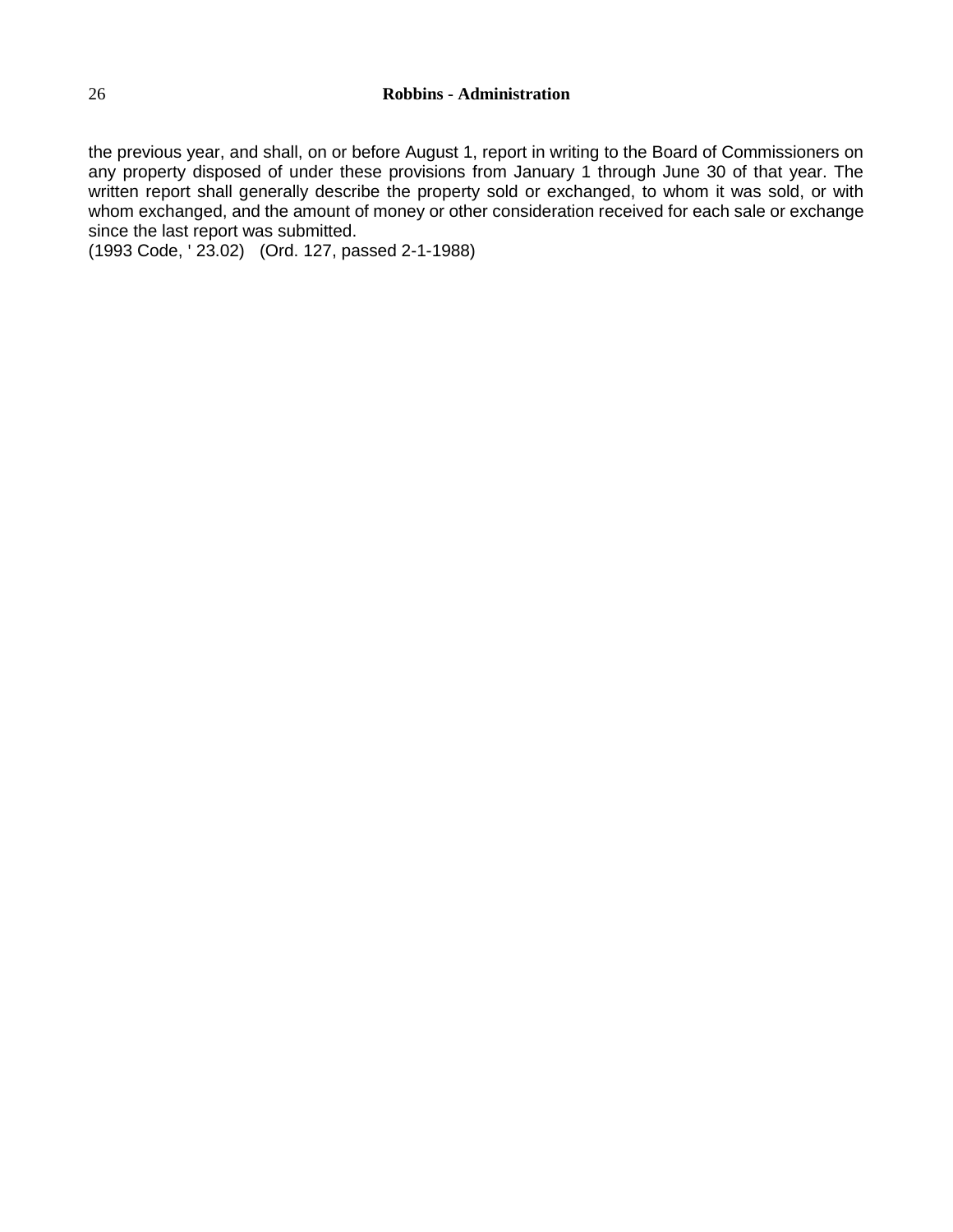#### **Town Organizations** 27

## **CHAPTER 34: TOWN ORGANIZATIONS**

**Section** 

#### *Police Department*

- 34.01 Creation
- 34.02 Composition of Department
- 34.03 Duties of police officers
- 34.04 Personnel
- 34.05 Control and supervision over the Department
- 34.06 Conditions of employment
- 34.07 Requirements
- 34.08 Specific duties of the Police Chief
- 34.09 Auxiliary police

#### *Fire Department*

- 34.20 Fire limits; buildings constructed in
- 34.21 Explosives in town limits prohibited
- 34.22 Adoption of Fire Prevention Code
- 34.23 Enforcement
- 34.24 Definition
- 34.25 Modifications
- 34.26 Appeals
- 34.27 Organization
- 34.28 Duties of Fire Chief

#### *Statutory reference:*

*Town fire protection generally,*

 *see G.S. '' 160A-291 et seq.*

### *Cross-reference:*

*Farmer's Day Committee, see Ch. 115*

## *POLICE DEPARTMENT*

#### **' 34.01 CREATION.**

The Police Department is created subject to the terms, authority and conditions set out in '' 34.02 through 34.08 below. (1993 Code, ' 30.01)

#### **' 34.02 COMPOSITION OF DEPARTMENT.**

The Police Department shall consist of a Chief of Police and officers of designated grade as the Town Manager deems necessary. (1993 Code, ' 30.02)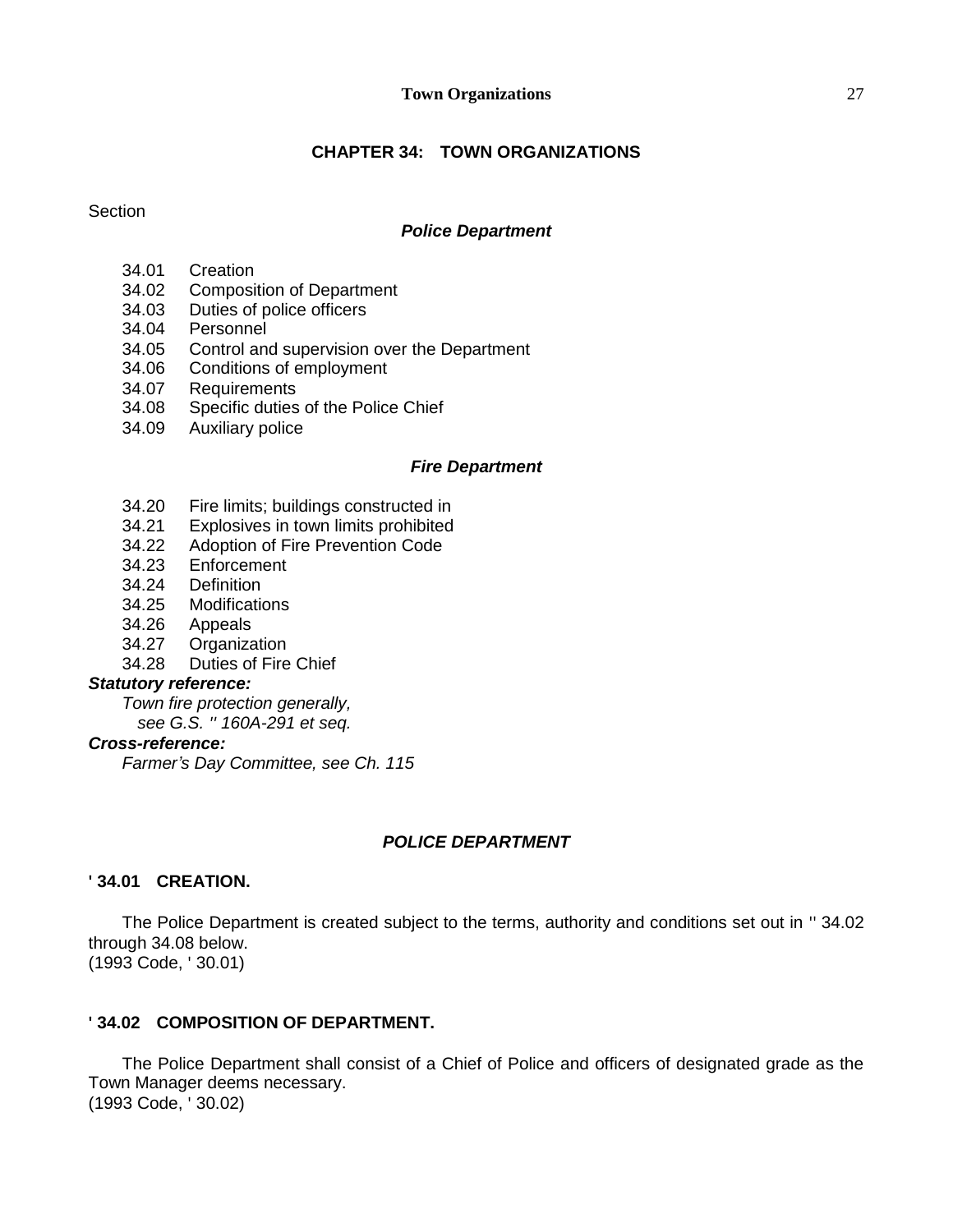### **' 34.03 DUTIES OF POLICE OFFICERS.**

(A) The Chief of Police and the members of the Police Department shall have the duty of enforcing all the ordinances of the town and the laws of this state within the town, and other duties as may be prescribed by ordinance.

(B) It shall be the duty of each member of the Police Department, on information furnished him or her, or on his or her knowledge of any violation of the ordinances of the town or of the laws of this state, to secure proper warrants for the arrest and trial of any and all offenders against any ordinances or laws. (1993 Code, ' 30.03)

### **' 34.04 PERSONNEL.**

The Town Manager shall have the duty of hiring persons as may be necessary to man the Police Department and to provide the town with adequate police protection, together with the duty of discharging the members.

(1993 Code, ' 30.04)

### **' 34.05 CONTROL AND SUPERVISION OVER THE DEPARTMENT.**

The Chief of Police, subject to the general supervision of the Town Manager, is held responsible for the discipline, good order and proper conduct of the Department. (1993 Code, ' 30.05)

#### **' 34.06 CONDITIONS OF EMPLOYMENT.**

(A) Members of Police Department shall be appointed by the Town Manager after due examination by the Town Manager and based on the results of the examination.

(B) An appointee shall serve one year's probation. (1993 Code, ' 30.06)

#### **' 34.07 REQUIREMENTS.**

Every person appointed as a law enforcement officer shall:

- (A) Be a citizen of the United States;
- (B) Be at least 20 years of age;
- (C) Be of good moral character;
- (D) Be fingerprinted and a search made of local, state and federal fingerprint files;
- (E) Not have been convicted of a felony or an offense involving moral turpitude;
- (F) Have a high school diploma or its equivalent;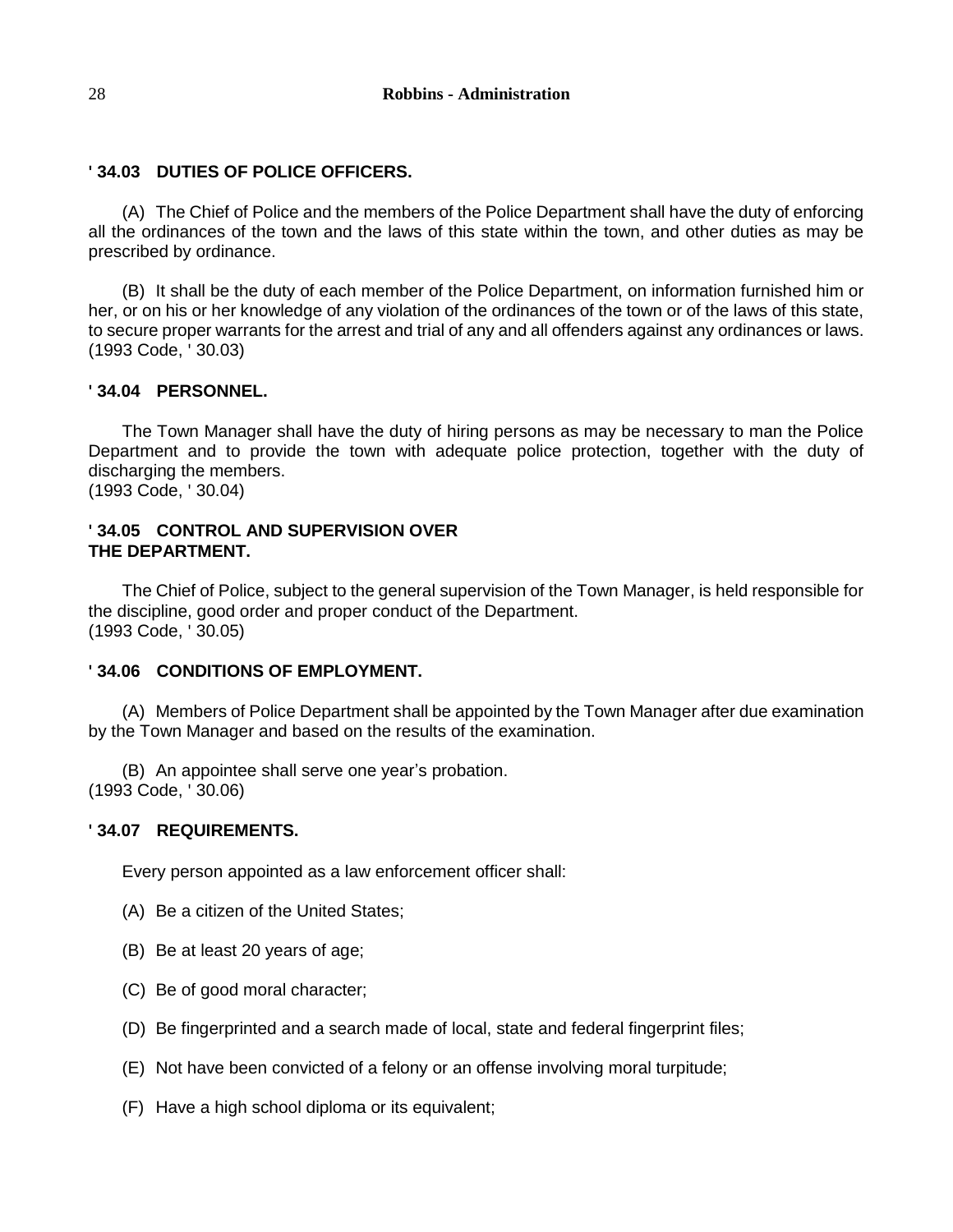(G) Pass an examination conducted by a physician employed by the town;

(H) Be interviewed and approved by the Town Manager;

(I) Be certified in accordance with state law; and

(J) Be subject to a drug screening exam which shall produce a negative result. (1993 Code, ' 30.07)

### *Statutory reference:*

*State law requires that law enforcement officers be certified by the Criminal Justice Training and Standards Council, see G.S. '' 17C-10 and 17C-11*

### **' 34.08 SPECIFIC DUTIES OF THE POLICE CHIEF.**

(A) The Police Chief commands the force under his or her order, and is responsible for its discipline and efficiency. Further, he or she shall recommend to the Town Manager the reforms and changes in the Police Department which practical experience shows should be instituted. Periodically, the Chief may be required to make out a statement of conduct of the affairs of the Department, and shall include therein any suggestions for the improvement in the service or personnel of the Department.

(B) Additional, specific functions of the Chief of Police are:

(1) To issue to the force under his or her command orders and directives as may be necessary to preserve the public peace, prevent crime, arrest offenders and to protect public and private property and persons in the town;

(2) To enforce the laws, ordinances, police regulations and executive orders applicable to his or her jurisdiction; and

(3) To require the proper submission and handling of the necessary required reports. (1993 Code, ' 30.08)

## **' 34.09 AUXILIARY POLICE.**

(A) Within the Town Police Department, as a division thereof, an auxiliary police division. The auxiliary police division shall be a volunteer organization composed of as many members as may from time to time be determined by the Chief of Police and approved by the Town Manager.

(B) While undergoing official training and while performing duties on behalf of the town pursuant to the orders or instructions of the Chief of Police, auxiliary police officers shall be entitled to benefits under the State Worker's Compensation Act and to any fringe benefits for which those persons qualify.

(C) Auxiliary police shall be issued uniforms and equipment at the discretion of the Police Chief.

(D) Those members shall serve without compensation a minimum of 12 hours per month to be scheduled at the discretion of the Chief of Police. Failure to work the minimum hours for three consecutive months will result in immediate separation from the Police Department. Any other noncompliance that this office deems to be delinquent will be cause for separation.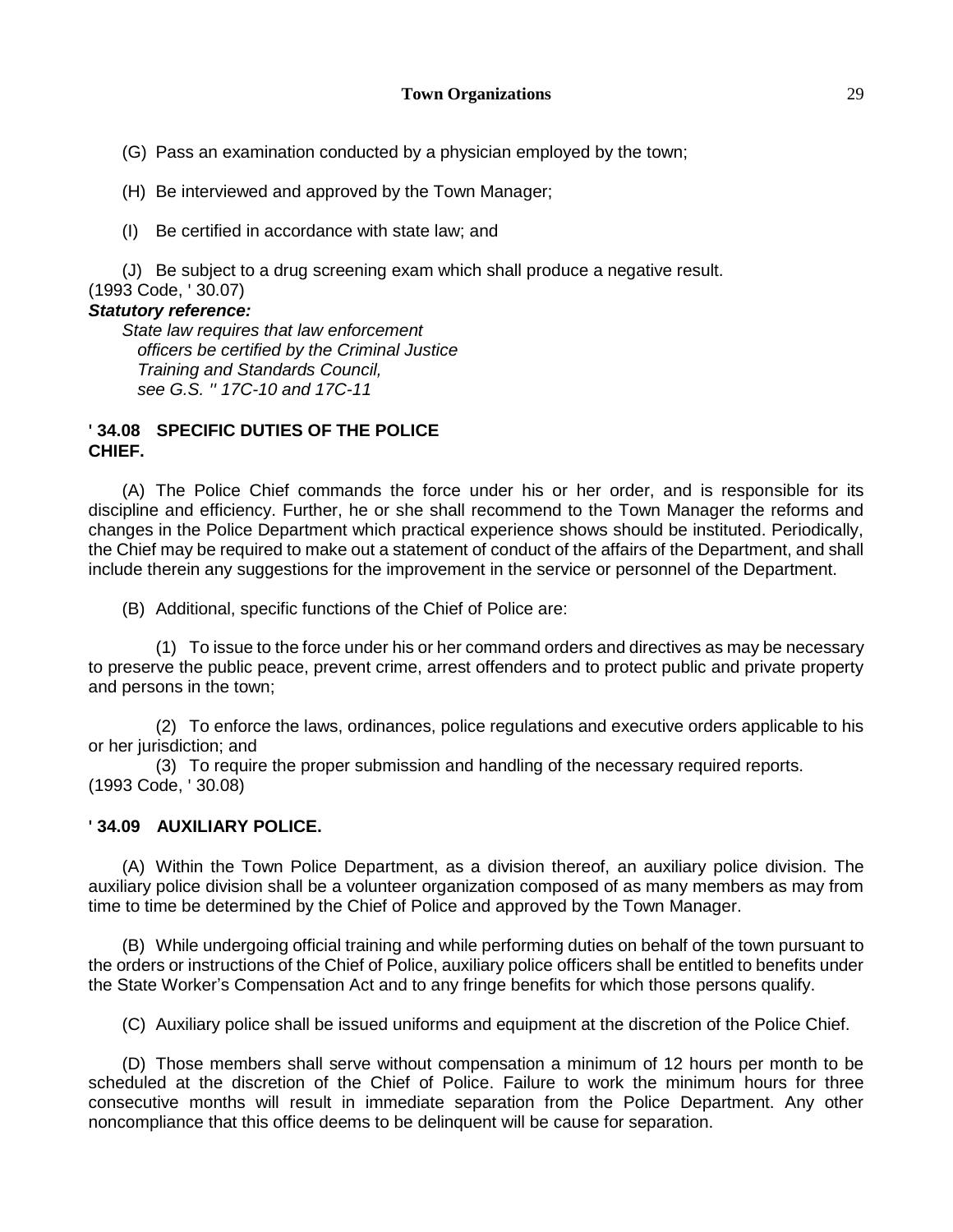(E) Compensation for auxiliary officers in the form of hourly pay, is to be an amount determined by the Town Manager, for work performed in excess of the minimum 24 hours per month approved by the Chief of Police and Town Manager.

(F) The Chief of Police shall have the discretion to pay auxiliary officers, regardless of hours worked, in the above described manner, during special events, emergencies and other unforeseen incidents that would impose undue hardship on police resources and manpower. The Chief of Police must document each individual request for payment within the weekly time sheet and it must be approved by the Town Manager. This should be accomplished while staying within budgeted parameters for auxiliary officers.

(G) Documentation of all hours served, whether compensated or not, shall be provided to the Police Chief and Town Hall.

(Ord. 183, passed 10-27-2006; Ord. 230, passed 3-14-2013)

### *FIRE DEPARTMENT*

#### **' 34.20 FIRE LIMITS; BUILDINGS CONSTRUCTED IN.**

(A) In accordance with G.S. ' 160A-436, the primary fire limits of the town shall be as follows: beginning at 140 N. Middleton Street, continuing up Middleton Street to Salisbury Street, then left on to Salisbury Street and ending at Rockingham Street. The primary fire limits shall extend 150 feet back on both sides of the street.

(B) Within the primary fire limits, no frame or wooden building or structure or addition thereto shall hereafter be erected, altered, repaired or moved (either into the limits or from one place to another within the limits), except upon the permit of the local inspection department approved by the Board of Commissioners and by the Commissioner of Insurance or his or her designee. (1993 Code, ' 31.01) (Ord. 24, passed - - ; Ord. 224, passed 12-13-2012)

### **' 34.21 EXPLOSIVES IN TOWN LIMITS PROHIBITED.**

(A) The storage of any and all types of explosives is prohibited within the town limits.

(B) For the purposes of this section, Aexplosives@ are defined as any chemical compound, mixture, or device, the primary or common purpose of which is to function by explosion, including but not limited to dynamite and other high explosives, black powder, pellet powder, initiating explosives, detonators, safety fuses, squibs, detonating cord, igniter cord, and igniters. Explosives shall also include those materials listed as explosives in the federal Bureau of Alcohol, Tobacco, Firearms, and Explosives publication AList of Explosive Materials@ (ATF Publication 5400.8) and in 13 N.C.A.C. 7F.0702(n).

(C) This section shall not apply to the lawful storage of gasoline, propane and other inflammable and/or explosive materials customarily kept in connection with a residence or other use specifically permitted by the Unified Development Ordinance Table of Permissible Uses (Chapter 152). For example, this section does not prohibit the storage of gasoline in tanks at a gas station or the storage and sale of ammunition and black powder by a licensed gun shop and licensed ammunition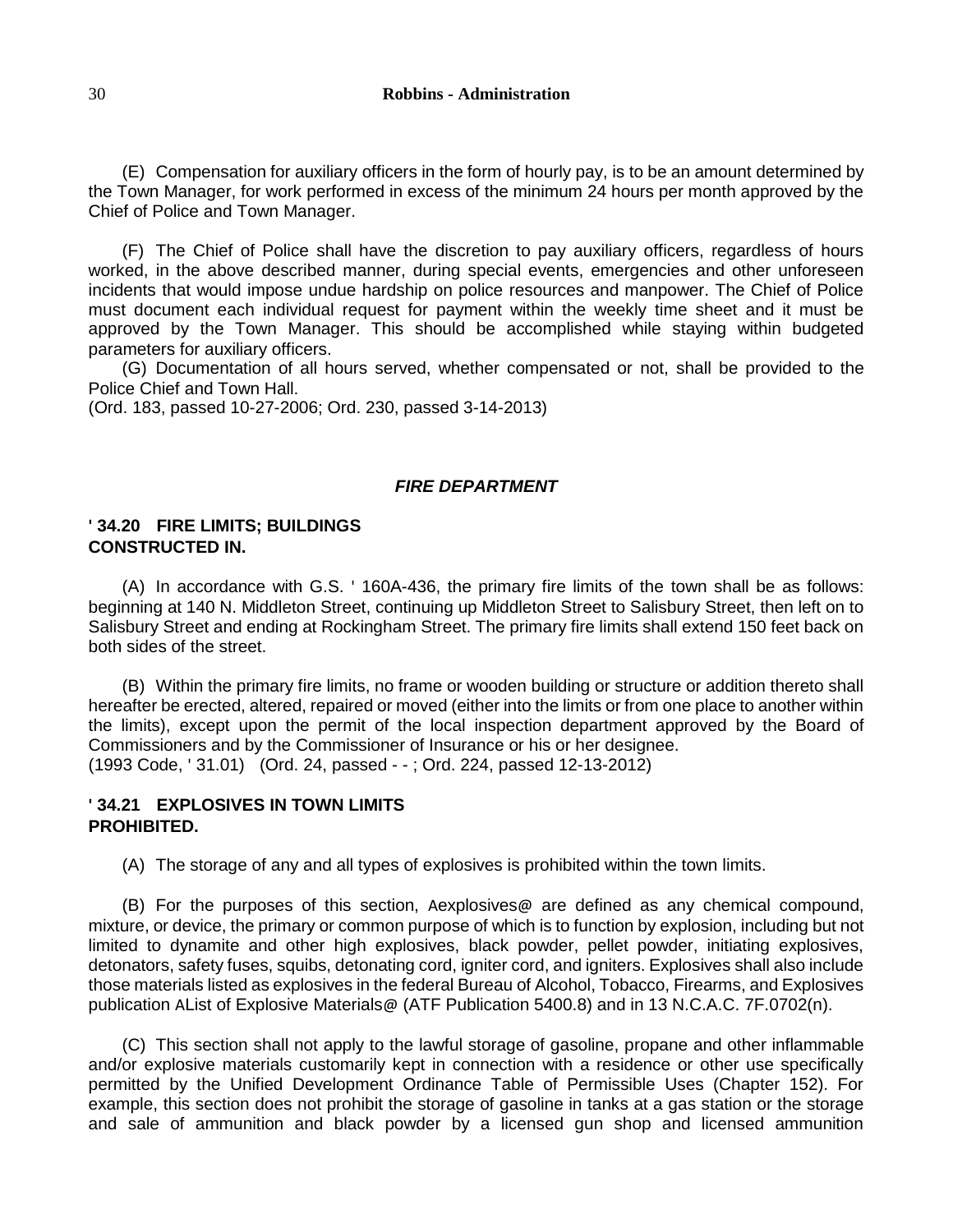manufacturer.

(1993 Code, ' 31.02) (Ord. 105, passed - -; Ord. 226, passed 2-14-2013; Ord. passed 8-8-2013) Penalty, see ' 10.99

# **' 34.22 ADOPTION OF FIRE PREVENTION CODE.**

The North Carolina Fire Prevention Code, as amended from time to time, is hereby adopted. (1993 Code, ' 31.10)

# **' 34.23 ENFORCEMENT.**

The code hereby adopted shall be enforced by the Chief of the Fire Department. (1993 Code, ' 31.11)

# **' 34.24 DEFINITION.**

Wherever the word *MUNICIPALITY* is used in the Fire Prevention Code adopted in ' 34.22 above, it shall be held to mean the Town of Robbins, North Carolina. (1993 Code, ' 31.12)

## **' 34.25 MODIFICATIONS.**

The Chief of the Fire Department shall have power to modify any of the provisions of the code hereby adopted on application in writing by the owner or lessee, or his or her duly authorized agent, when there are practical difficulties in the way of carrying out the strict letter of the code, provided that the spirit of the code shall be observed, public safety secured and substantial justice done. The particulars of the modification when granted or allowed and the decision of the Chief of the Fire Department thereon shall be entered on the records of the Department and a signed copy shall be furnished the applicant.

(1993 Code, ' 31.13)

## **' 34.26 APPEALS.**

Whenever the Chief of the Fire Department shall disapprove an application or refuse to grant a permit applied for, or when it is claimed that the provisions of the code do not apply or that the true intent and meaning of the code have been misconstrued or wrongly interpreted, the applicant may appeal from the decision of the Chief of the Fire Department to the Board within 30 days from the date of the decision appealed.

(1993 Code, ' 31.14)

## **' 34.27 ORGANIZATION.**

(A) The Fire Department shall consist of the Chief of the Fire Department and a sufficient number of volunteer firefighters to maintain and operate the Department.

(B) The Chief is authorized and empowered at his or her discretion to appoint in any emergencies he or she deems necessary, temporary members of the Department as he or she desires to serve as members temporarily, and each member so appointed shall be entitled to the same rights and benefits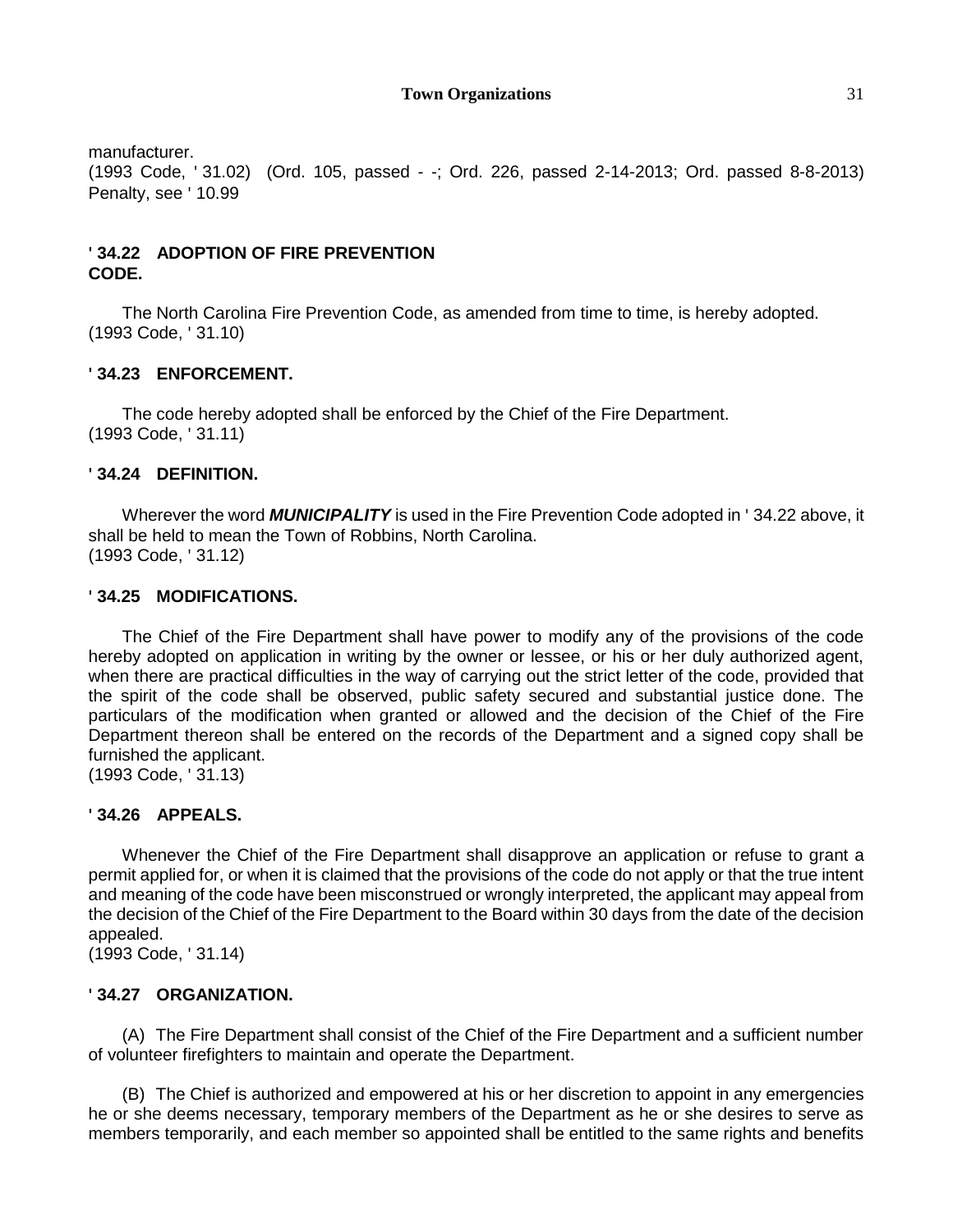as all other members of the Department for the duration of the temporary service, no matter how limited his or her length of service may be. (1993 Code, ' 31.20)

# **' 34.28 DUTIES OF FIRE CHIEF.**

The Fire Chief shall:

(A) Have general control of the Department, the personnel, apparatus and fire alarm systems;

(B) Command the Department and supervise the firefighting and extinguishing of all fires and shall have the authority to keep away from the vicinity of all fires any and all idle, disorderly or suspicious persons; and

(C) Inspect or cause to be inspected all trucks and other equipment of the Fire Department to ascertain that the equipment is being kept in proper condition. He or she shall report annually to the Board the condition of all equipment.

(1993 Code, ' 31.21)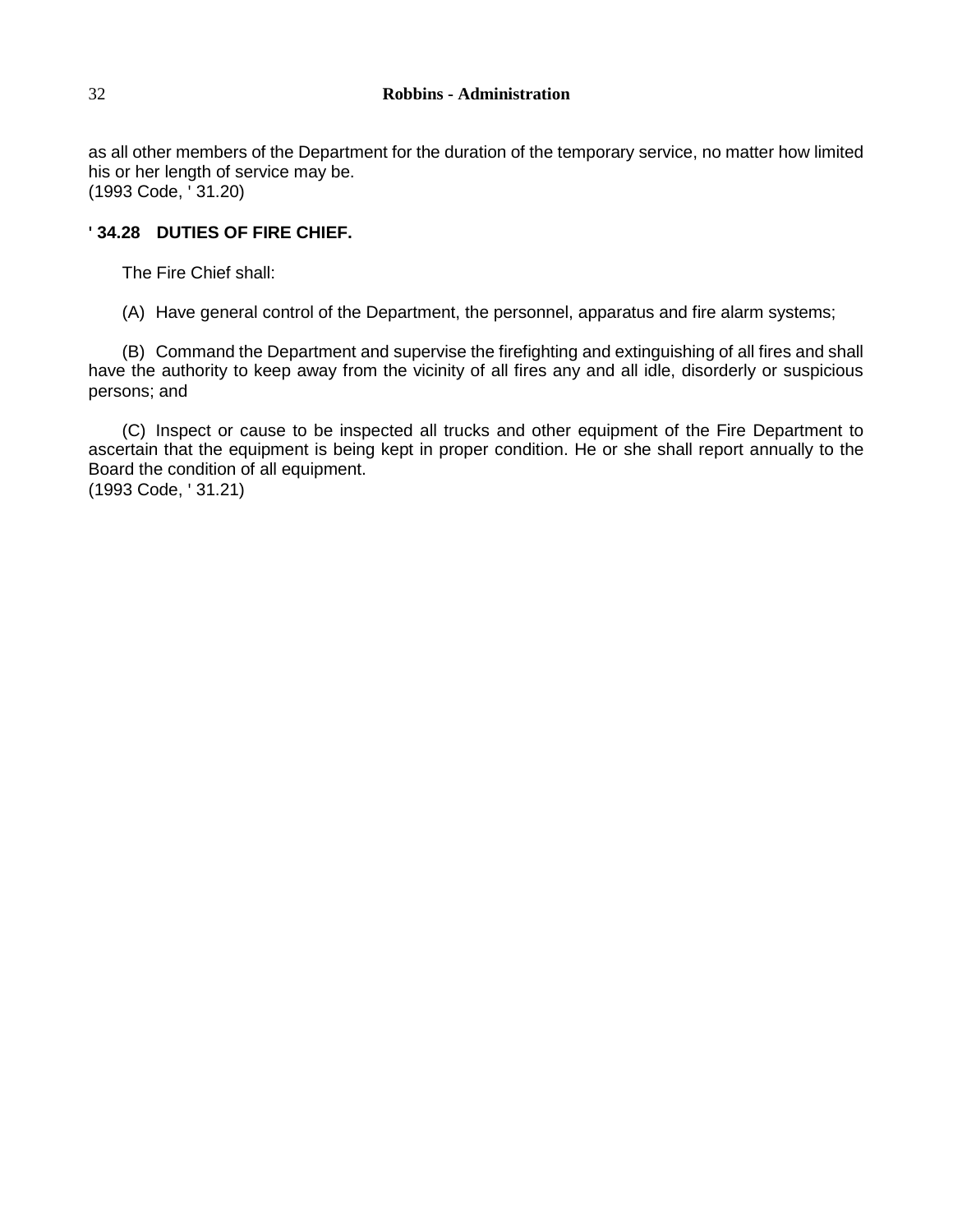# **CHAPTER 35: EMERGENCY MANAGEMENT**

### **Section**

| 35.01 | Purpose |
|-------|---------|
|       |         |

- 35.02 Emergency
- 35.03 Declaration of State of Emergency

# **35.01 PURPOSE.**

The purpose of this chapter is to provide for procedures and regulatory measures, which set forth the responsibilities and authority of the Town in the event an emergency exists within the Town. The regulations are intended to reduce the vulnerability of the Town to loss of life, injury to persons or property and human suffering and financial loss resulting from emergencies and to assign authority and responsibilities to various Town officials, employees, and departments.

## **35.02 EMERGENCY.**

A state of emergency includes any manmade or natural event or circumstance causing or threatening loss of life, injury to person or property, human suffering or financial loss, and includes, but is not limited to, fire, explosion, flood, severe weather, drought, earthquake, hurricanes, volcanic activity, spills or release of oil or hazardous materials, contamination, utility or transportation emergencies, disease, blight infestation, civil disturbance, unrest, sabotage, acts of terrorism, and war.

# **35.03 DECLARATION OF STATE OF EMERGENCY**

A. When circumstances so warrant, the Town Manager may request the declaration of an emergency from the Board of Commissioners. The Board shall consider the request at a regular, special, or emergency meeting and may declare an emergency in accordance with this section. If the nature of the emergency requires that immediate action be taken and it is not reasonably practicable for an emergency meeting of the Council prior to the time action must be taken, the Mayor may issue the declaration in accordance with this section. In all instances in this Ordinance, in the absence or incapacity of the Mayor, the Mayor Pro-tempore shall exercise the powers granted to the Mayor, including the declaration of emergency. If the declaration is made by anyone other than the Board of Commissioners, the declaration shall be subject to review and revision by the Board of Commissioners.

- B. Such declaration shall be in writing and shall:
- 1. Describe the nature of the emergency;
- 2. Designate the geographical boundaries of the area where the emergency is deemed to exist, and that portion of the affected area lying within the Town limits;
- 3. Identify the type of Federal, State, County and Town assistance or resources required to respond to the emergency;
- 4. Estimate the length of time during which the designated area shall remain in an emergency state; and
- 5. State the specific regulations or emergency measures imposed as a result of the declaration of emergency.

C. Neither the Mayor nor the Mayor Pro-Tem shall have the authority to adopt any restriction on the lawful carrying or possession of firearms or other lawful weapons as part of a declaration of emergency. Such limitations may only be imposed as part of a declaration of emergency adopted by the